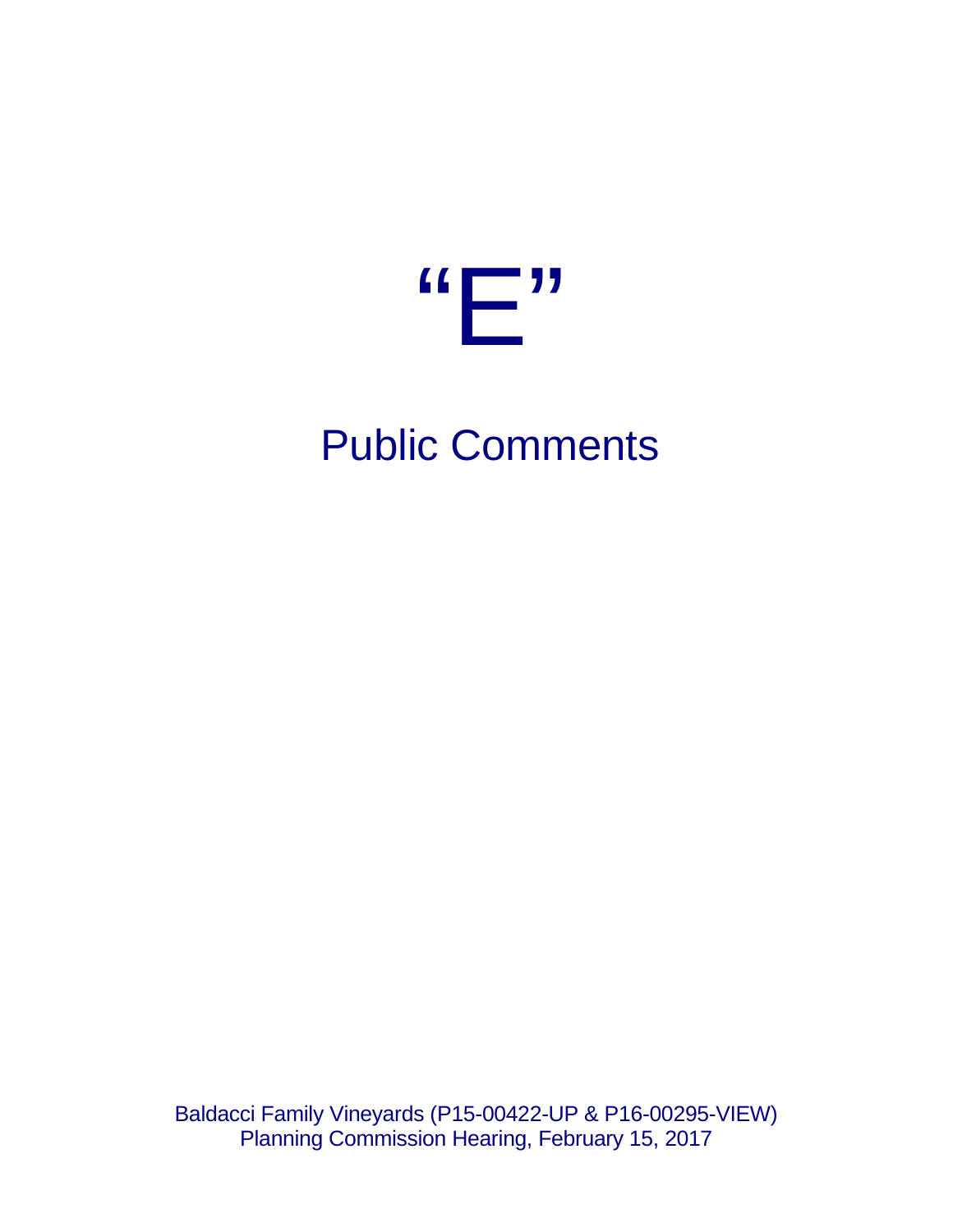| From:    | <b>Ian Anderson</b>                   |
|----------|---------------------------------------|
| To:      | Trippi, Sean                          |
| Subject: | Support of Baldacci UP #P15-00422     |
| Date:    | Tuesday, February 07, 2017 8:10:43 AM |

Dear Mr Trippi,

I wanted to take a moment to share some thoughts towards the support of the Baldacci projects. Baldacci has one of the most beautiful locations in the valley, to be able to enhance the property and the aesthetics of their center will make the scenic drive so much more plesant for everyone visiting the valley. The property, their values and stewardship of the vines and land are center for their operations. I encourage you, as long as you feel the requested improvements are in line with what is good for Napa, our land and water as Americans and would make a positive impact, to support their plans. Thank you in advance for your time, Ian Anderson

Annual visitor to Napa and Sonoma, Highlands Ranch, Co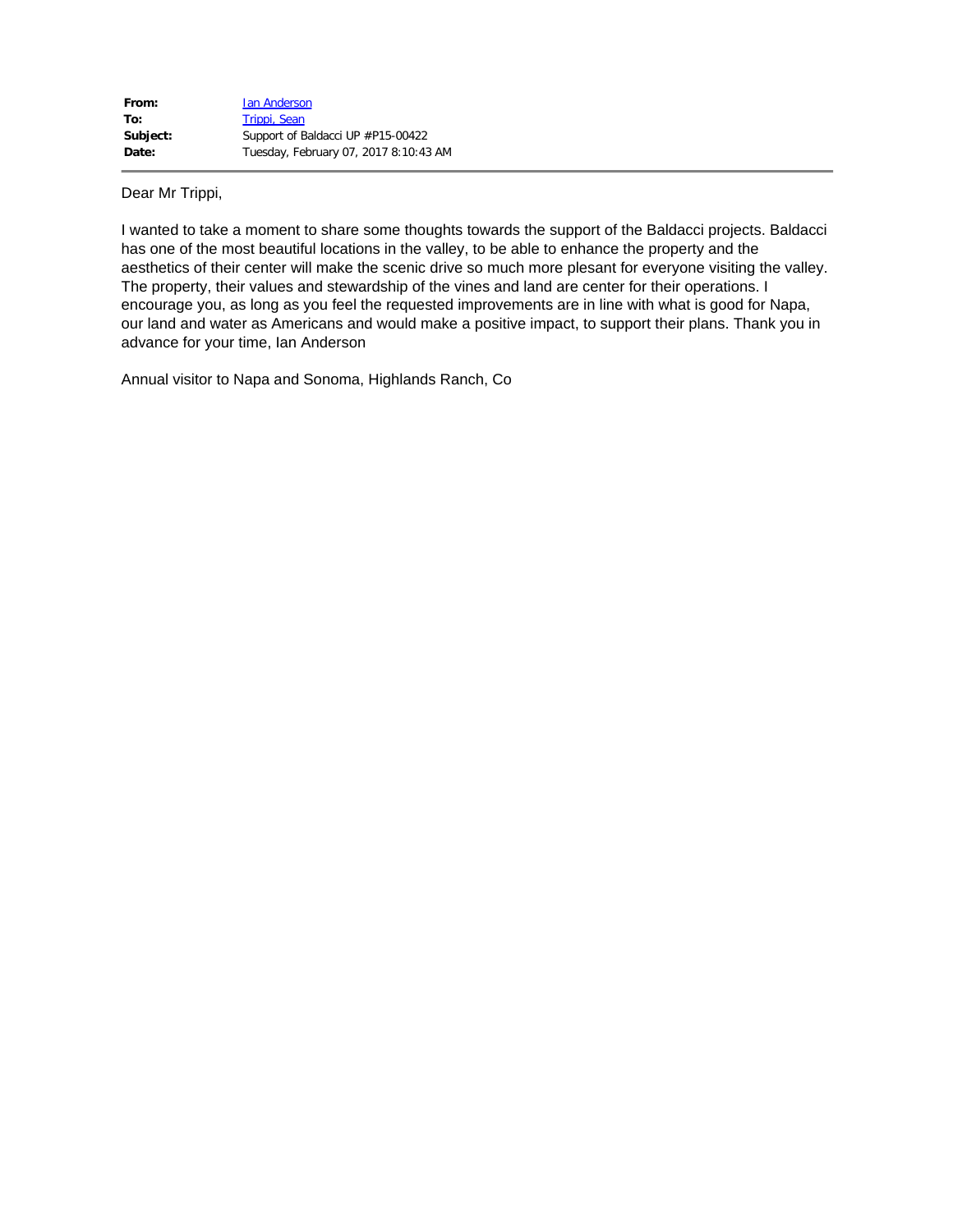Hi Sean,

Thank you for your time today concerning the opening of Baldacci Winery.

Our company has worked with Baldacci for 9 years and also have enjoyed tasting there.

We truly hope that they will be allowed their Use Permit to make all the changes desired.

The underground cave and the much needed safer left hand turn lane will be a nice upgrade.

Please assist them with this request as Baldacci is a great winery with great people.

Thanks so much,

--

Andrea Apodaca VinStyle by Veneer Pack www.vinstyle.com 707.812.2789 andrea@vinstyle.com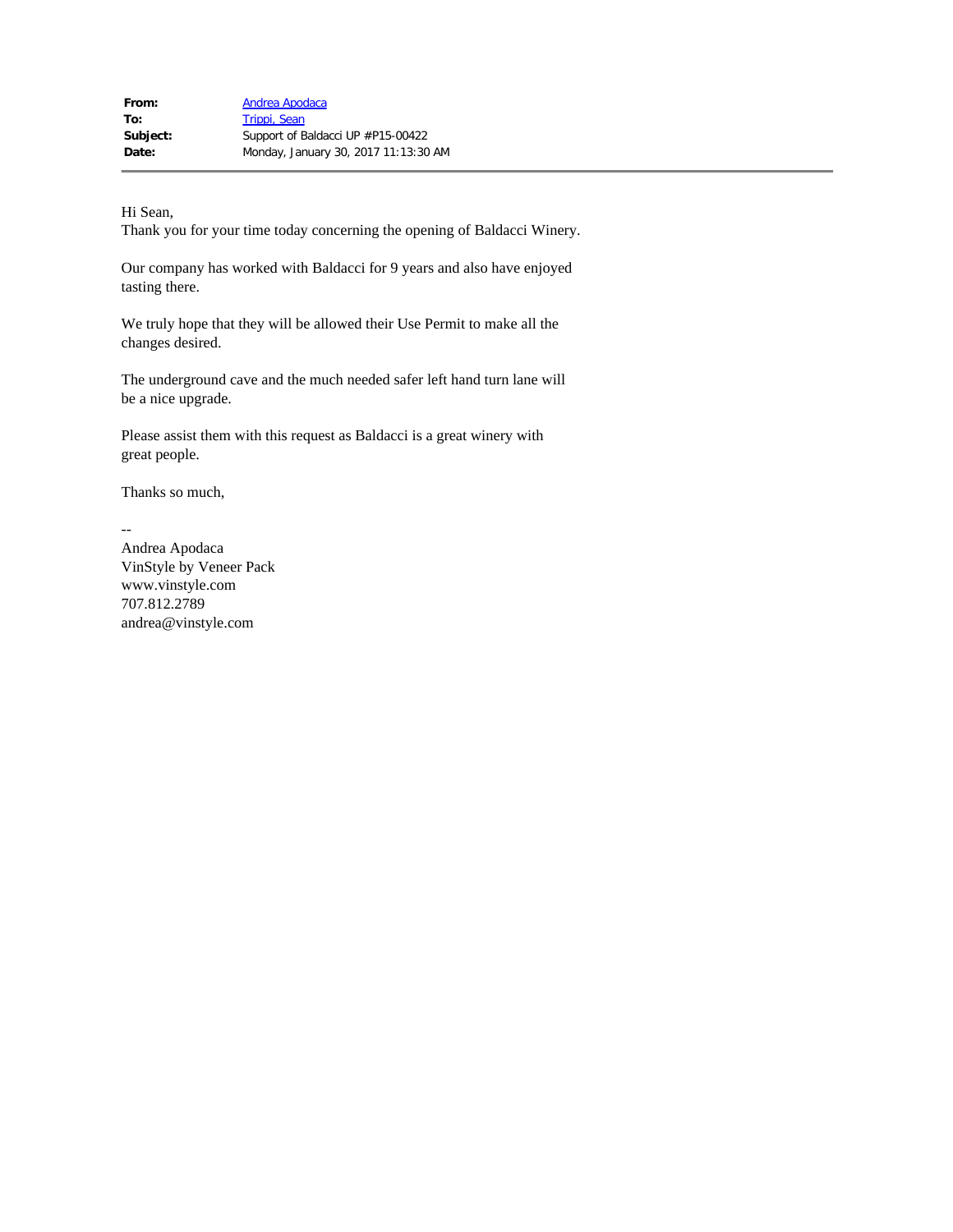Please list 2-3 reasons why you support our project. Thank you!

Sent from my iPhone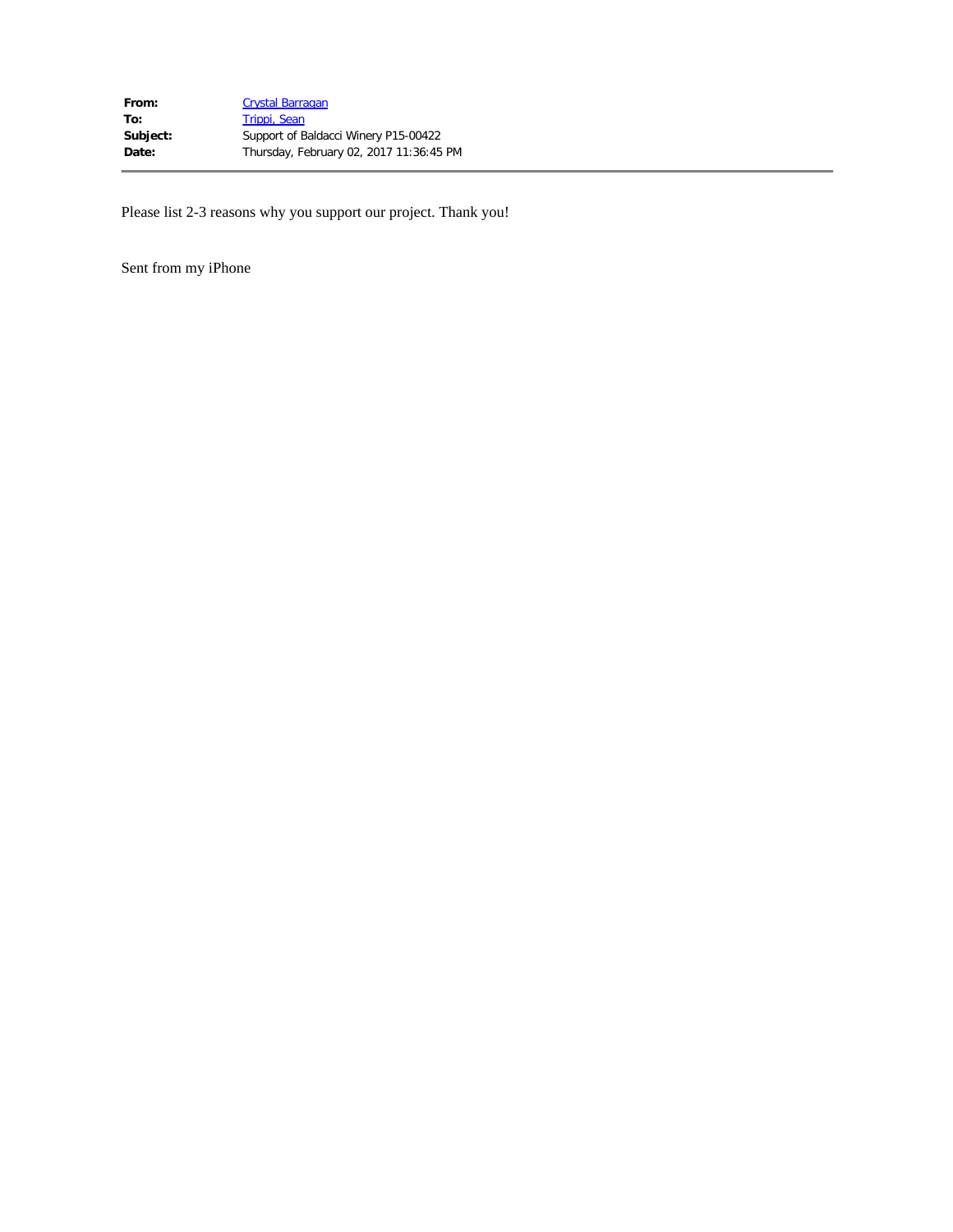Dear Sean Trippi,

I am sending you this brief email to make you aware of my statement of support for Baldacci Vineyards, as a member of Baldacci Vineyards, I see the potential in this Vineyards Project with the proposed modifications with Project Number P15-00422 and feel that this renovation would add an increase of value and contribution to the surrounding Area and Wineries. Please feel free to contact me with any questions.

Kindly, Crystal Barragan Northern California Administrative Support<br>
FIENRY SCHEIN® 5875 Arnold Road, Suite 250 Dublin, CA. 94568 Phone: (925) 551-0120 x 2404752 Fax: (925) 551-0258 E-mail: [crystal.barragan@henryschein.com](mailto:crystal.barragan@henryschein.com)

"Be of Service because you desire to be Enthralled by the World, not because you desire the world to be Enthralled by you"

Please consider the environment before printing this email.

E-mail messages may contain viruses, worms, or other malicious code. By reading the message and opening any attachments, the recipient accepts full responsibility for taking protective action against such code. Henry Schein is not liable for any loss or damage arising from this message.

The information in this email is confidential and may be legally privileged. It is intended solely for the addressee(s). Access to this e-mail by anyone else is unauthorized.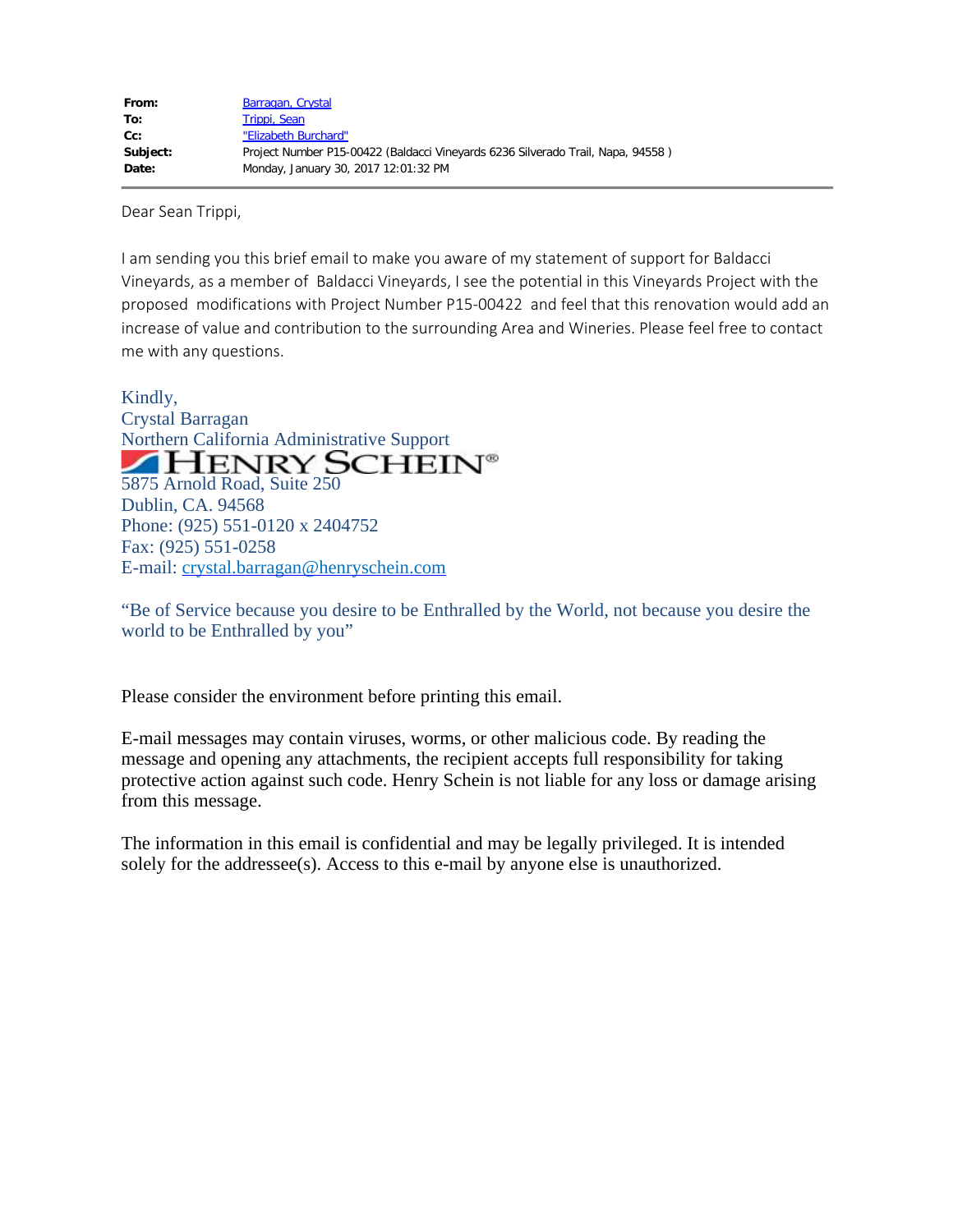| From:    | <b>Matthew Beninger</b>             |
|----------|-------------------------------------|
| To:      | Trippi, Sean                        |
| Subject: | Support of Baldacci UP              |
| Date:    | Monday, January 30, 2017 1:41:51 PM |

Please allow the permit process to go through for the Baldacci Winery. They are making great improvements to the winery that will be a benefit for both the visitors and the environment. Additional visitors will mean greater sales for the business which will result in more taxes collected by the city and county. A win-win situation for all!!

Matthew Beninger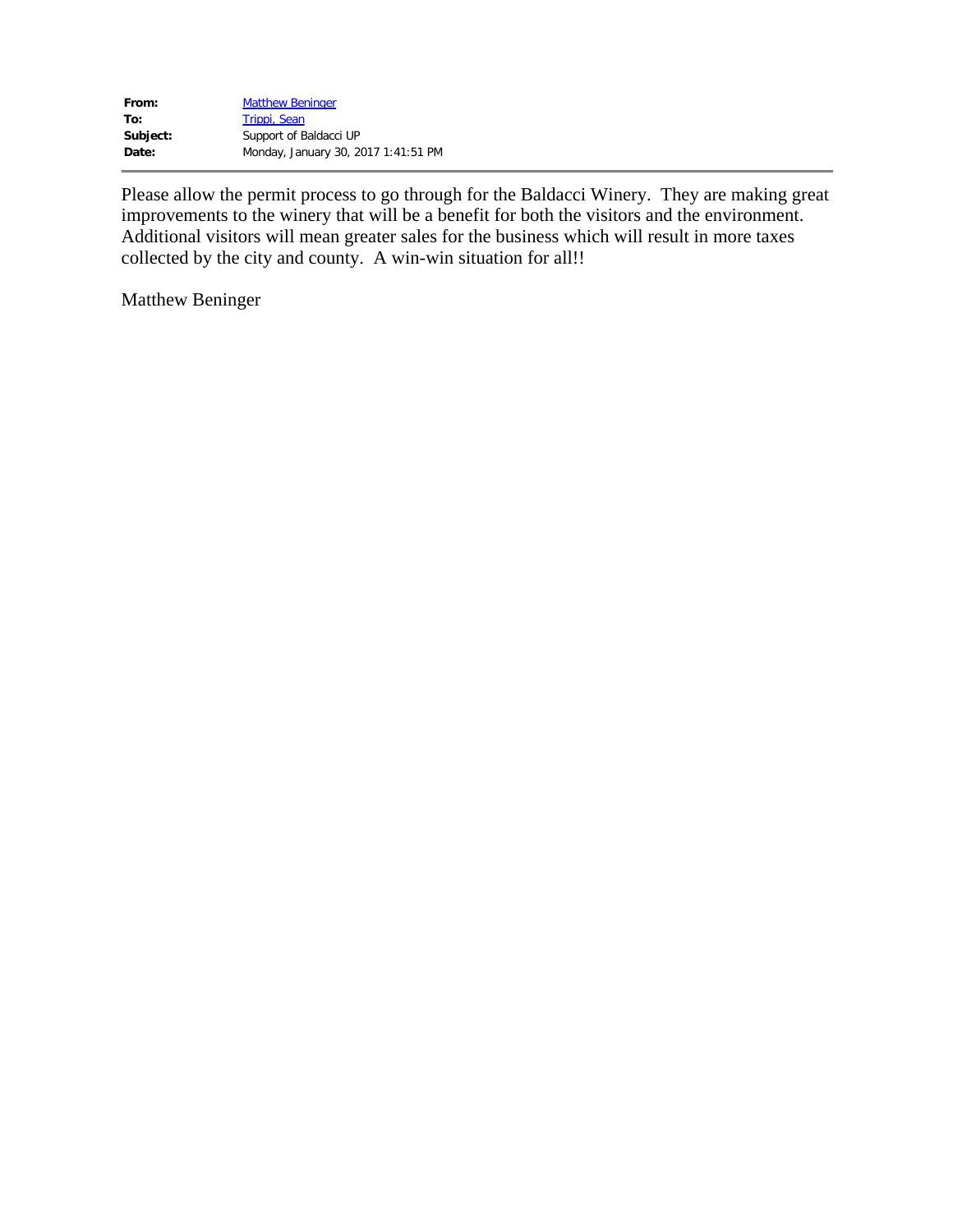Please list 2-3 reasons why you support our project. Thank you!

- Create a safe entry to the winery with a left-hand turn lane on the Silverado Trail
- Relocate our current production area to a newly built, below ground cave
	- This will improve the view from the Silverado Trail
	- Utilize all of the below ground efficiencies of heating and cooling
	- Allow us to install solar and a full water capture and recycling unit
- Rebuild our Visitor Center
	- Three private rooms
		- Outdoor patio seating with a view over the vineyard
- Bring our existing and new cave up to code to allow for tours
- Create new office space for our staff

Thank you,

## Diane Bianchini

**If you recently applied for real estate financing, please read the following important regulatory disclosure:** *We may order an appraisal to determine the property's value and charge you for this appraisal. We will promptly give you a copy of any appraisal, even if your loan does not close. You can pay for an additional appraisal for your own use at your own cost.*

**If you recently applied for credit or we are requesting additional information to process your credit request**: *Important disclosures for Equal Credit Opportunity Act and USA PATRIOT Act, please click [here](https://urldefense.proofpoint.com/v2/url?u=http-3A__www.svb.com_equal-2Dcredit-2Dopportunity-2Dact-2Ddisclosures_&d=DwMGaQ&c=yU98RTqmkHZnyr3K3nExYR0AsYvCxdg1GRVyYwwHmM0&r=C_-9ib1kTZnGPkDgUm-eFsG0nfWKKqYsvwQrIaN38_M&m=2qjjYHFiMCqtwPyVv1DEZLrJ1_WM-kBYCKYK4BKONk8&s=pUXlNblleZqocnFZBdkYDbp0fcGwClXu4IPrEo_ezwI&e=).*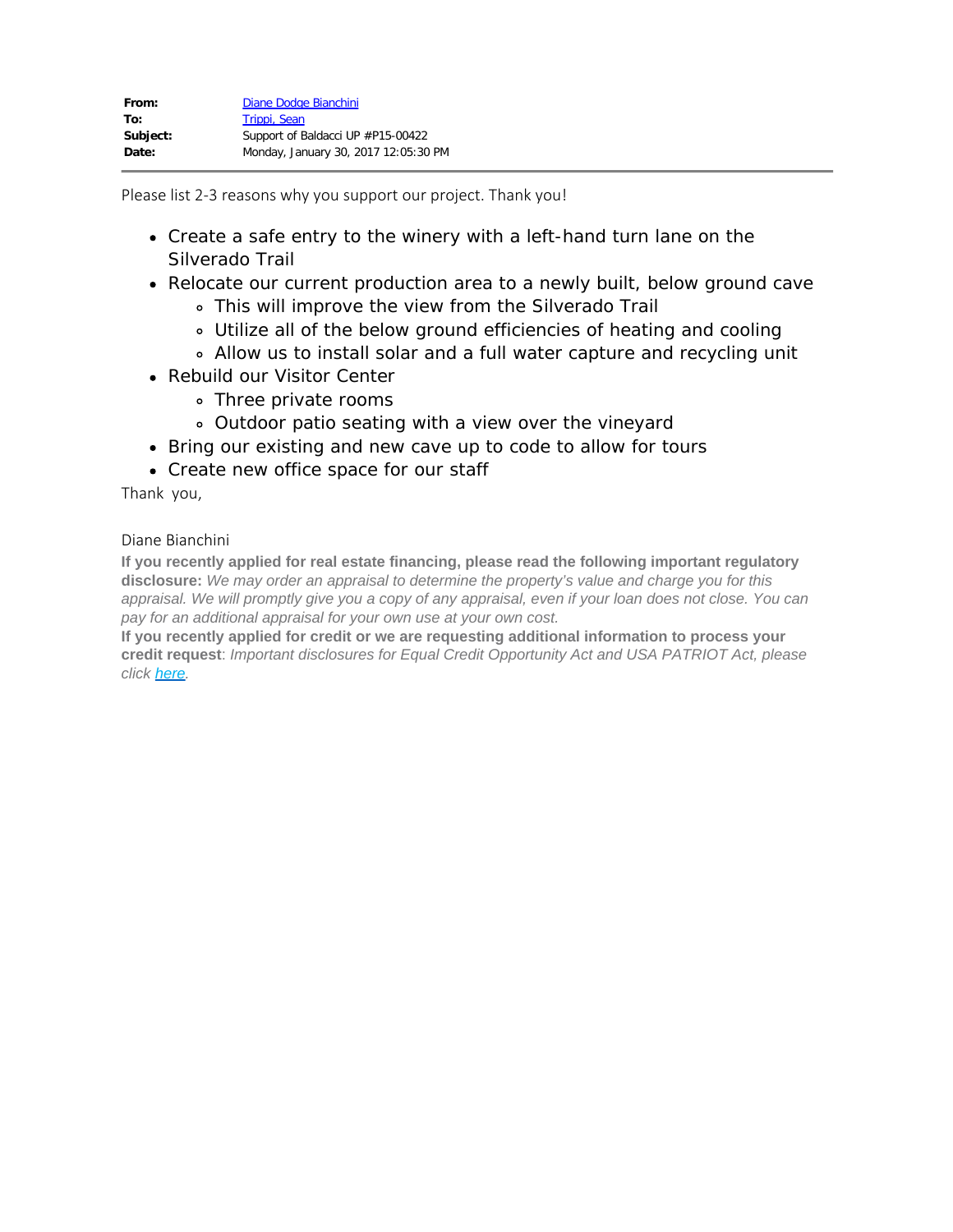Dear Mr. Sean Trippl,

I support the Baldacci UP#P15-00422. Reasons seen below.

1. The intention of the owners is to enhance the facility for the safety of workers and visitors.

2. This project enhances the beauty of the surroundings.

3. It provides jobs for the workers.

Thank you for considering this request,

Rev. Msgr. Daniel E. Cardelli Pastor Emeritus St. Isidore Church Danville, CA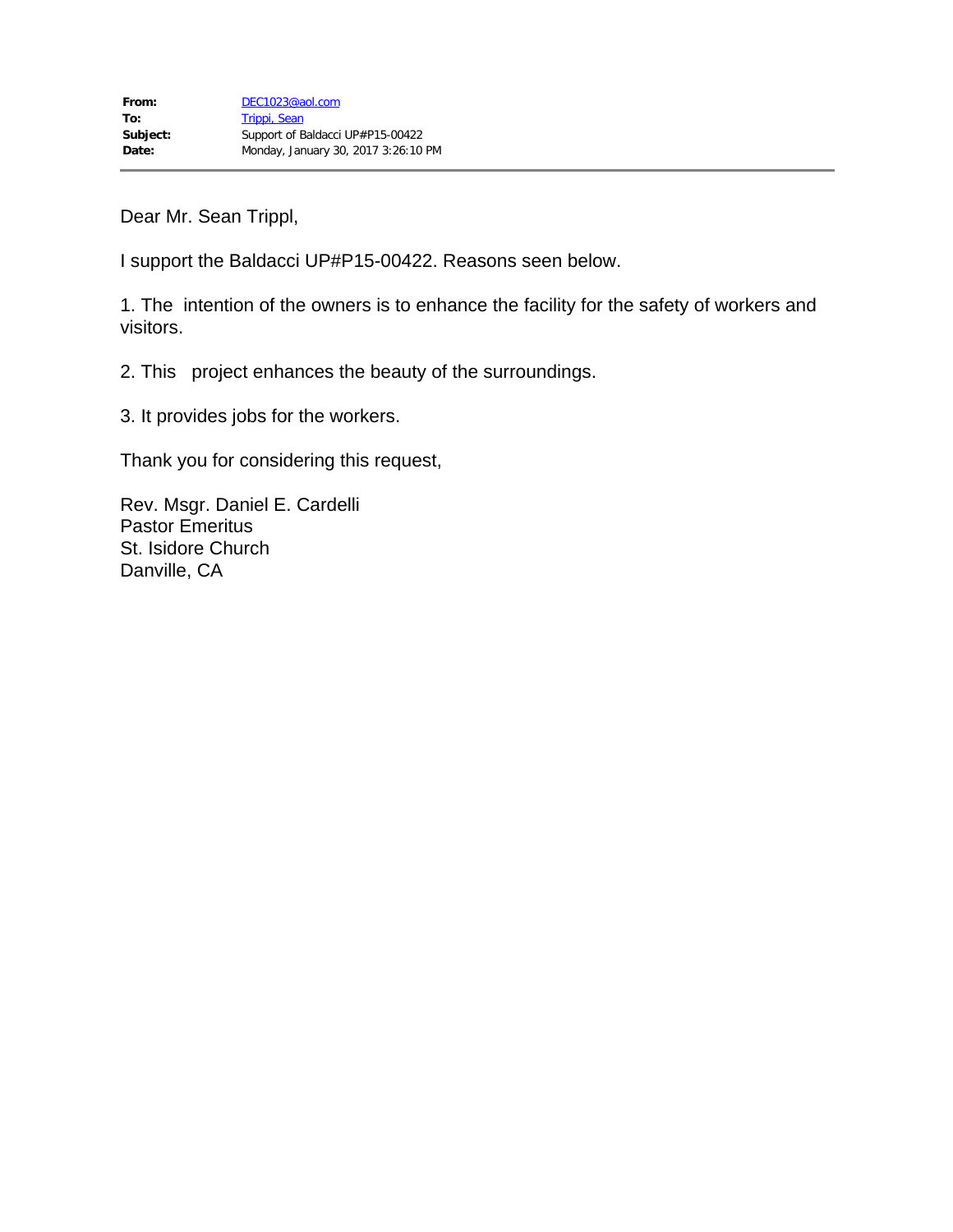| From:    | <b>Marnie Carter</b>                 |
|----------|--------------------------------------|
| To:      | Trippi, Sean                         |
| Subject: | Support of Baldacci UP #P15-00422    |
| Date:    | Monday, January 30, 2017 11:10:41 AM |

We have know the Baldacci Family for years. Their vineyard is an asset to the Napa County and surrounding community. Granting their use permit modification will allow them the opportunity to create a safe entry to the winery and along with bringing facilities up to code. We encourage the granting of this permit as we support the efforts of the Baldacci Family.

Best,

Stephen & Marnie Carter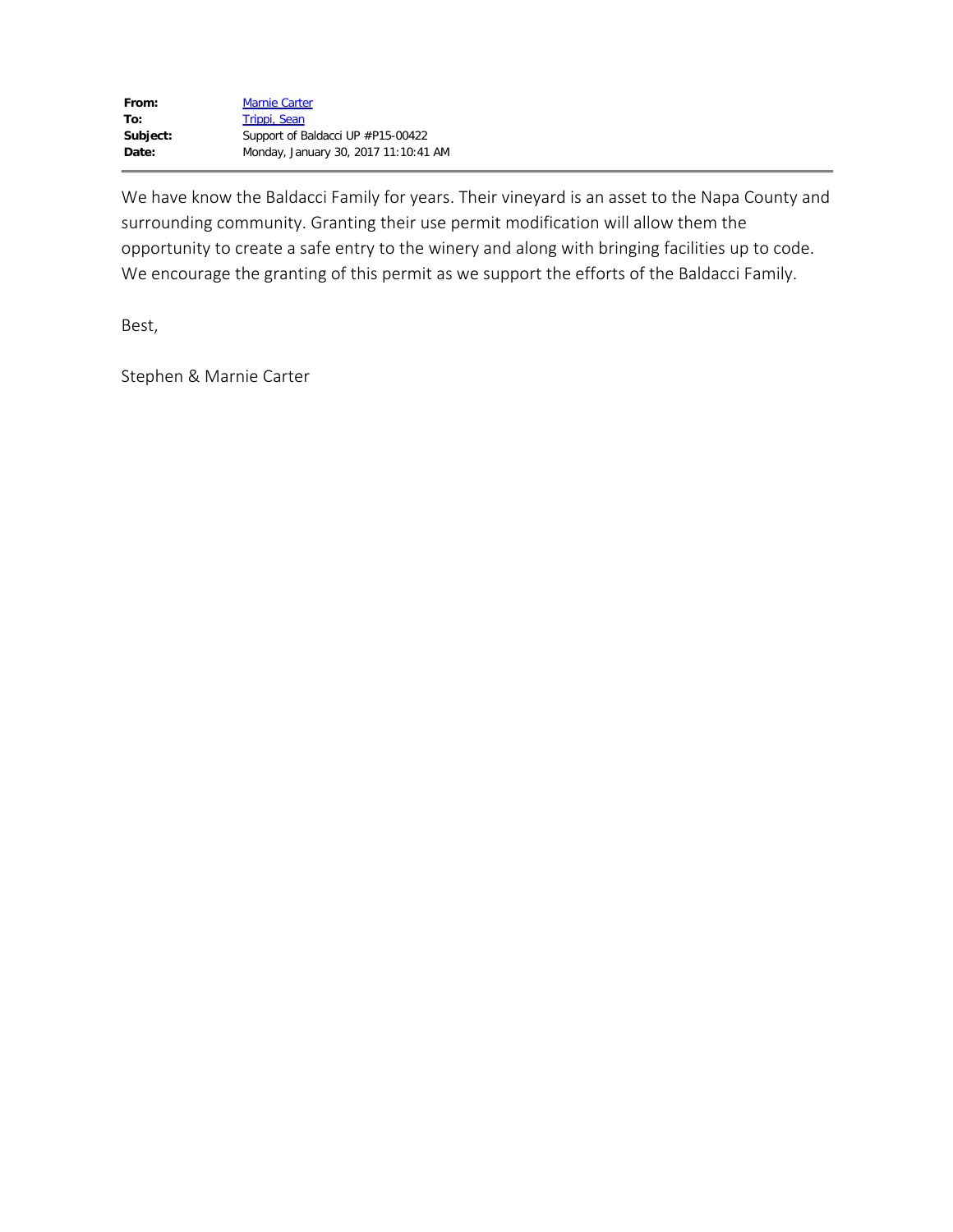| From:    | <b>Cavus Vineyards</b>                 |
|----------|----------------------------------------|
| To:      | Trippi, Sean                           |
| Subject: | Support of Baldacci UP #P15-00422      |
| Date:    | Thursday, February 02, 2017 1:36:01 PM |

Mr. Trippi, I am writing to you as a neighbor of the Baldacci family in support of their permit modification. We believe that the items they have planned will be a benefit to all of us who use Silverado Trail and support our local businesses.

Please let me know if you have any questions.

Thank you for helping the Baldacci's achieve their dreams!

Laurel Browman Cavus Vineyards 5860 Silverado Trail Napa 707.413.6141 O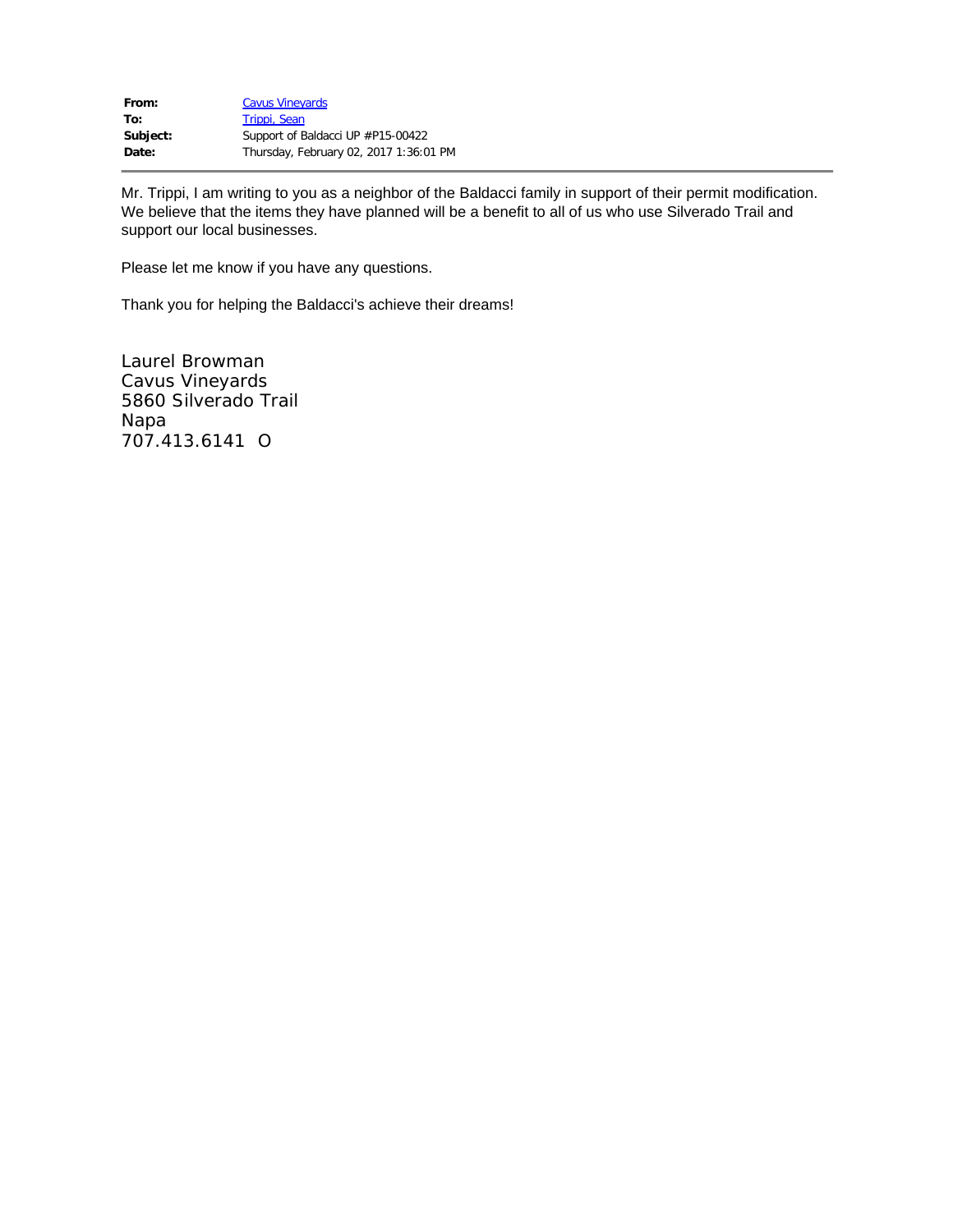Mr. Trippi:

I am writing to you in support of Baldacci Winery's plan to renovate their facility and improve not only their ability to serve the public but to further enhance the aesthetic and safety of the Silverado Trail as a whole.

We have been regular visitors to your area (from the suburban Chicago area) for many years and appreciate the efforts made by you and your colleagues to maintain and protect the amazing beauty of Napa, effectively juggling that responsibility with the need to effectively support your local businesses. That said, we believe that Baldacci's improvements would provide a significant upgrade to the area in the form of better and safer access for a growing customer base, as well as contributing to the overall visual appeal of the area.

The Napa area has, unfortunately in our opinion, seen a decided shift over the years from its roots in smaller family wine operations to what seems to be a pervasive industrial, gargantuan, and overly expensive winery business profile. Having been regular customers for more than a decade, we know that the Baldacci family works very hard to preserve and protect their "boutique" model, not an easy task in today's Napa environment. The improvements they are seeking, they assure us, are undeniably necessary if they are to remain a viable small business entity in the midst of your area's growing large business domination. Supporting efforts by Baldacci and others like them is an important step in preserving the best of what made Napa the legend that it is.

Thank you for listening and for your service to Napa County.

John & Susan Connelly Glen Ellyn, IL

Sent from my iPad; Please excuse any auto-correct typos!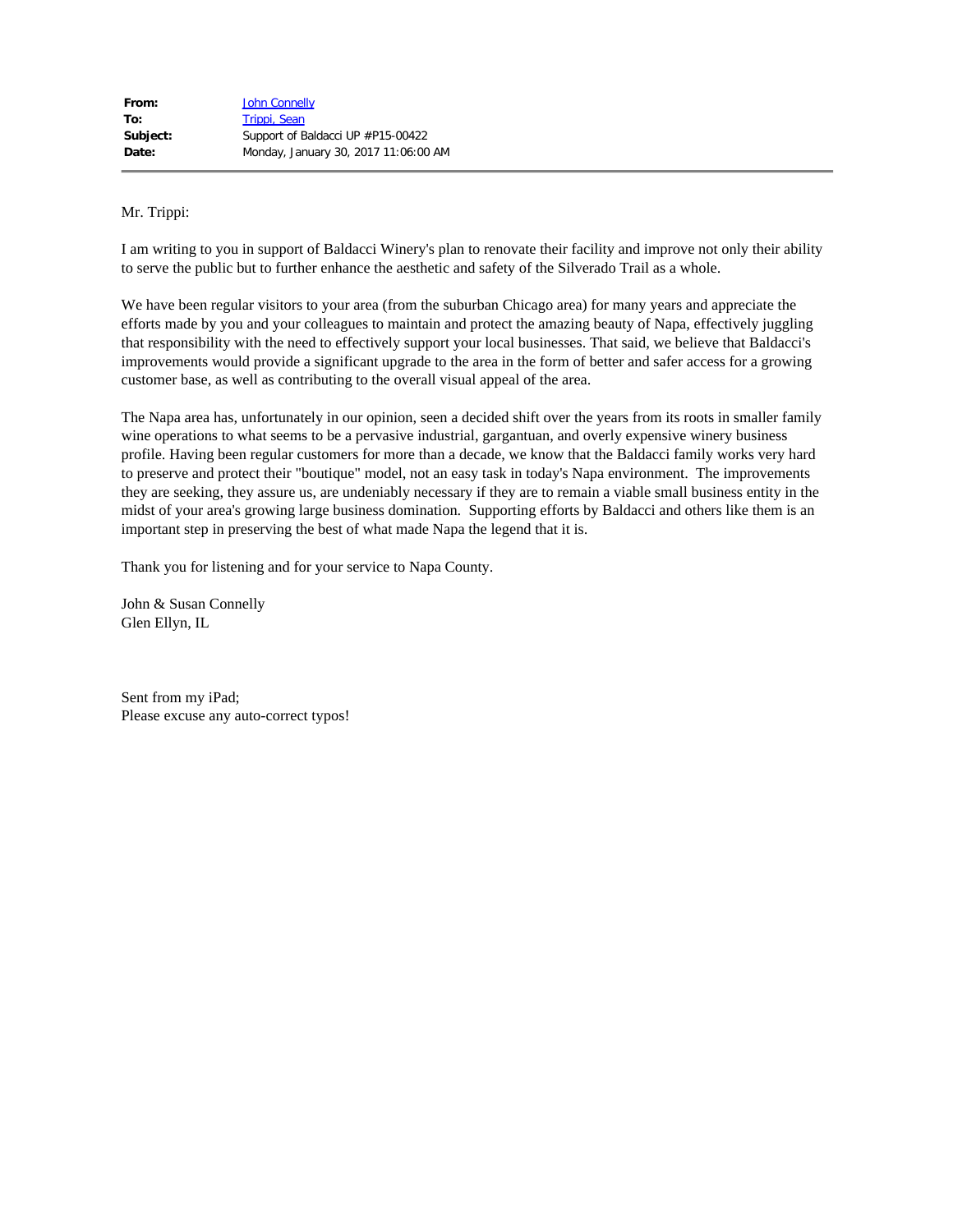Mr. Trippi,

We are writing you to show our support of the Baldacci Family Vineyard Use Permit Modification.

A safe left hand turn lane into the vineyard is most important for the safely of those wishing to visit the vineyard as well and the hundreds who drive by the Baldacci Family Vineyard each day.

The land of the Silverado trail is a true wonder of the world and being able to relocate the production area to a below ground cave will utilize the efficiencies of natural heating and cooling, use of solar and fill water capture as well as provide a state of the art recycling unit.

Baldacci Family Vineyards is a family owned and family run business that exemplifies what the Napa Valley is all about. Local, sustainable, hard working individuals who care about the land and each other.

Thank you for your consideration, Kristen and Gavin Cross 650-814-9496

Kristen E. Cross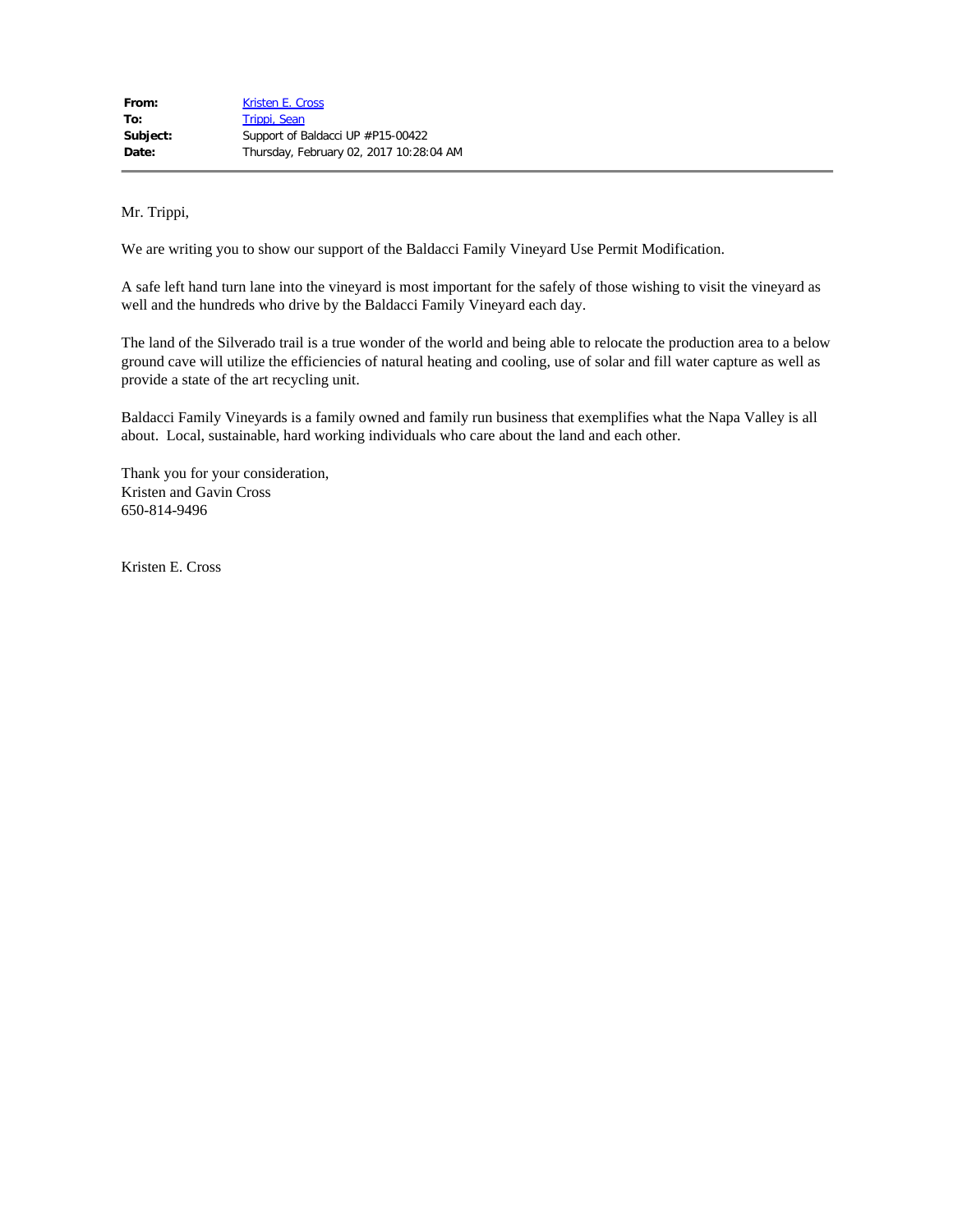| From:    | Robert De Busk                      |
|----------|-------------------------------------|
| To:      | Trippi, Sean                        |
| Subject: | Support of Baldacci UP #P15-00422   |
| Date:    | Monday, January 30, 2017 7:24:52 PM |
|          |                                     |

Please list 2-3 reasons why you support our project. Thank you!

Mr. Trippi - As a frequent visitor to Napa and the Sonoma wine regions I urge you to support the Baldacci project. They are a wonderful family owned and supported company who has nothing but the best goals in place with this expansion. We urge your support in this manner. Thank you for your consideration. Bob and Cathy DeBusk, Cave Creek,Az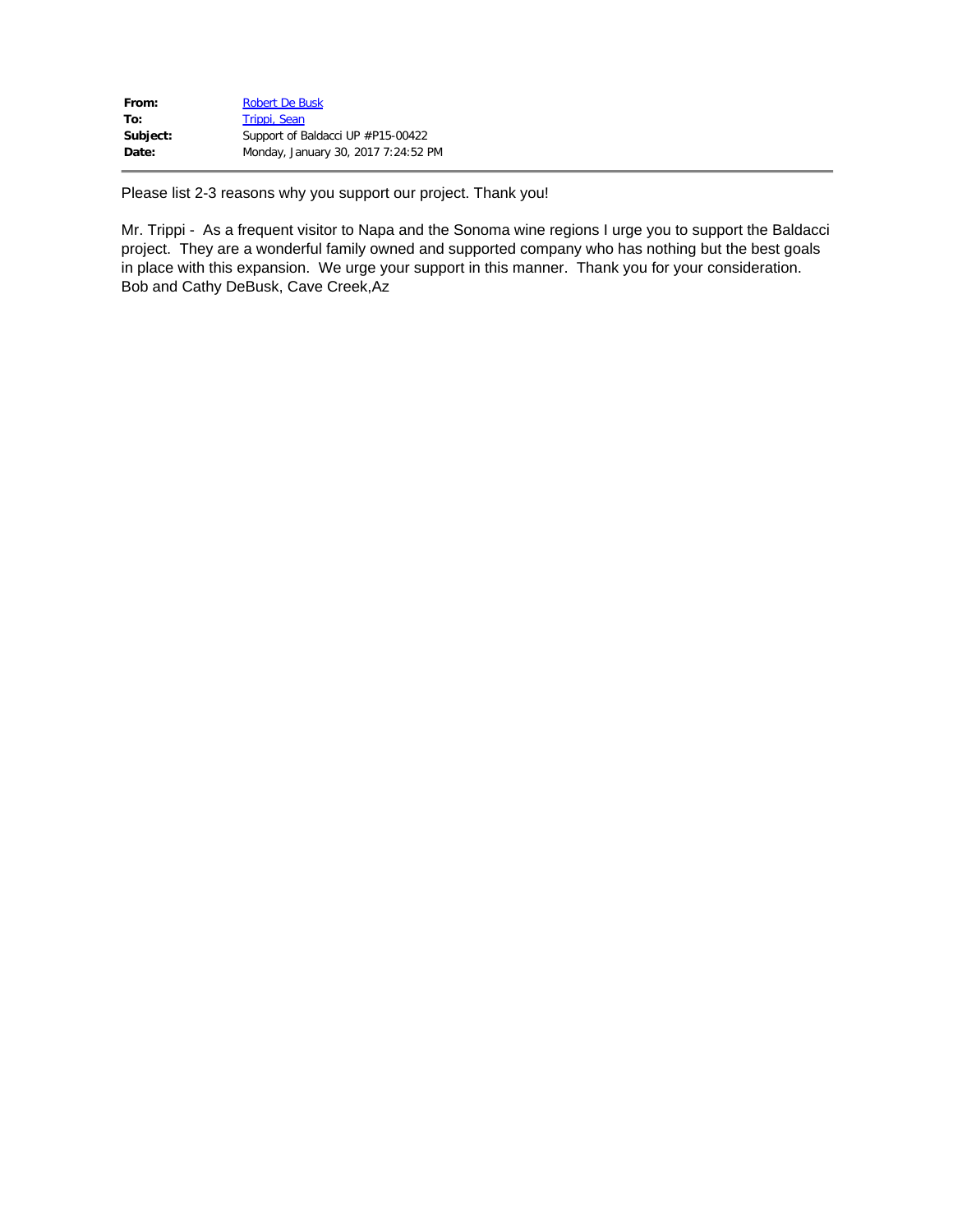| From:    | M3FENTON@aol.com                     |
|----------|--------------------------------------|
| To:      | Trippi, Sean                         |
| $Cc$ :   | Info@BaldacciVineyards.com           |
| Subject: | Support of Baldacci UP#P15-00422     |
| Date:    | Monday, January 30, 2017 10:01:51 AM |

Sean,

I am sure your getting inundated with emails so I apologize. I have been to the winery many times, spend most of my vacations in and around Napa and I am a big fan of Tom Baldacci. As a serious conservationist I understand your concerns and commitment to the area, quality of life and environment. I have seen some of the ideas on Tom's plans and I was impressed. It very much supports the property, helps lower the impact and controls the traffic flow making Silverado trail a better place.

Thanks for taking the time to listen too my support!

Regards,

Mitchell R. Fenton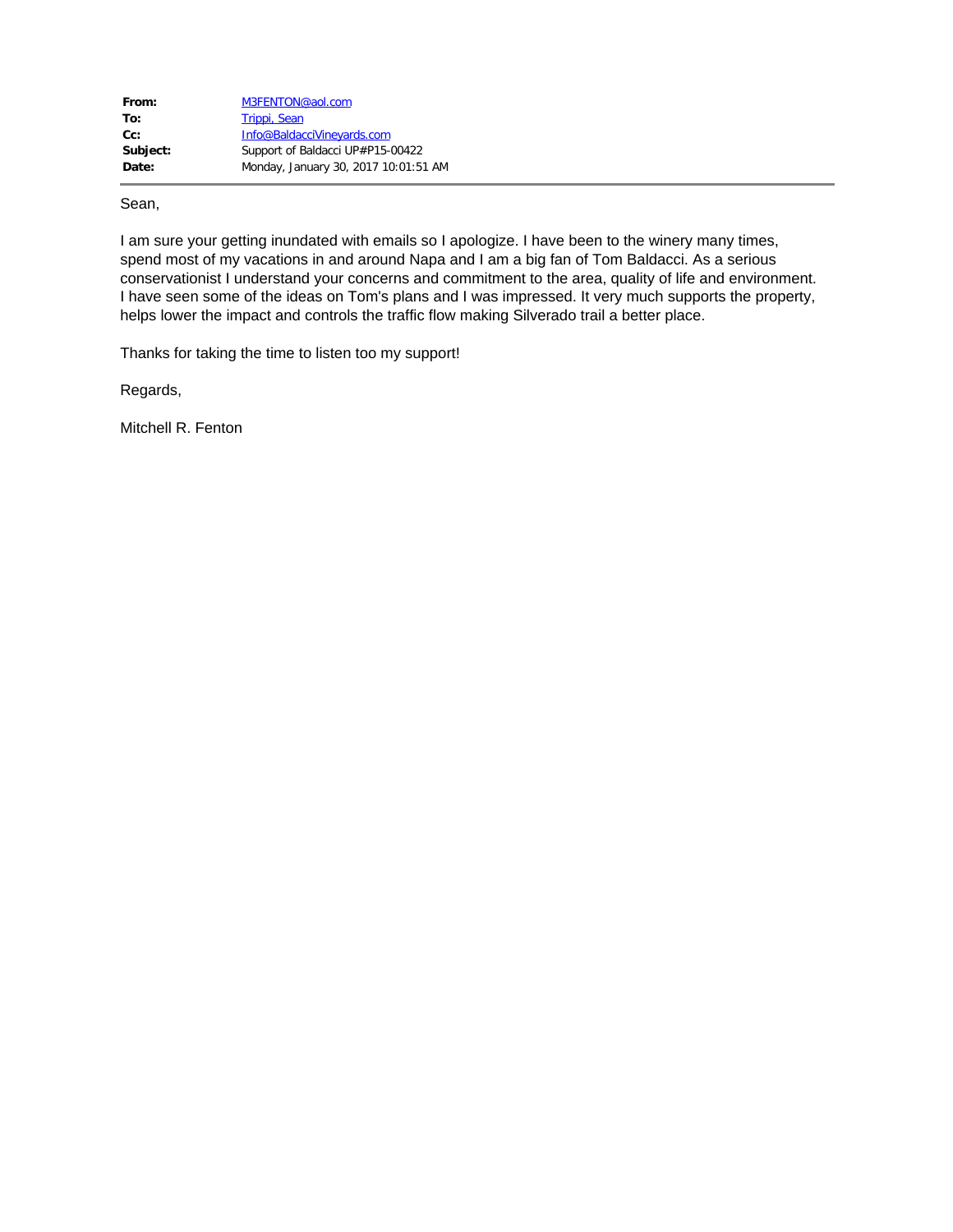Sean,

I support the proposed project (UP#P15-00422) as it helps promote safety with a turning lane and creates a greener footprint with underground heating / cooling as well as full water capture.

Regards, Adam Freeman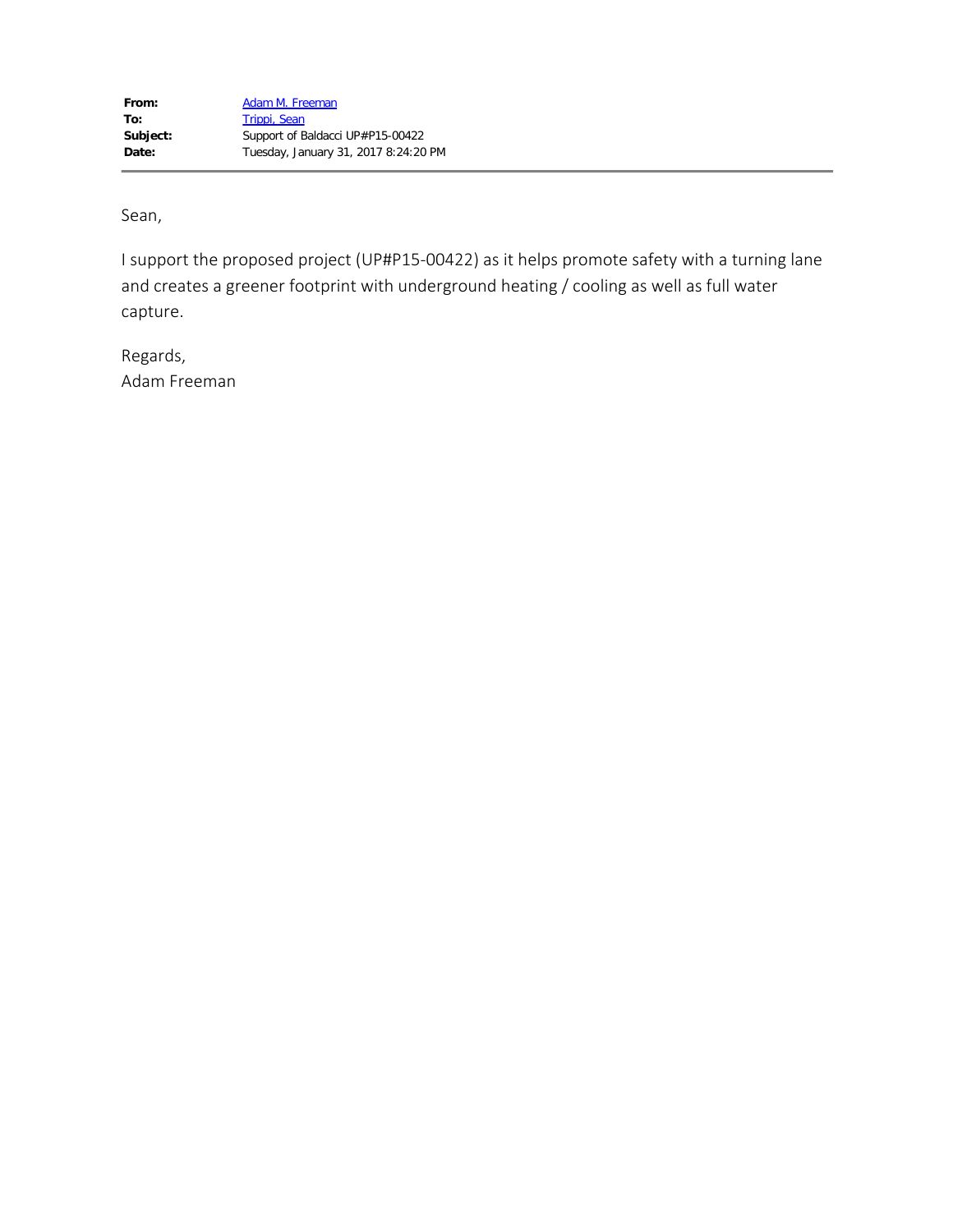Hello Mr Trippi,

Hope all is well. My wife and I visit Baldacci Winery several times a year. I just wanted to express support for their updates to improve the winery. These updates will make it safer for vehicles to enter/exit the winery, beautify the space, and reduce the overall environmental impact of the winery.

Baldacci makes great wines. They are a small winery but have a large impact. We live in Sunnyvale and always enjoy a quick trip up to Napa. Please approve the udpates.

Thank you!

Kevin and Kim Gibbons 551 Middlebury Dr, Sunnyvale, CA 94087 (408)245-0699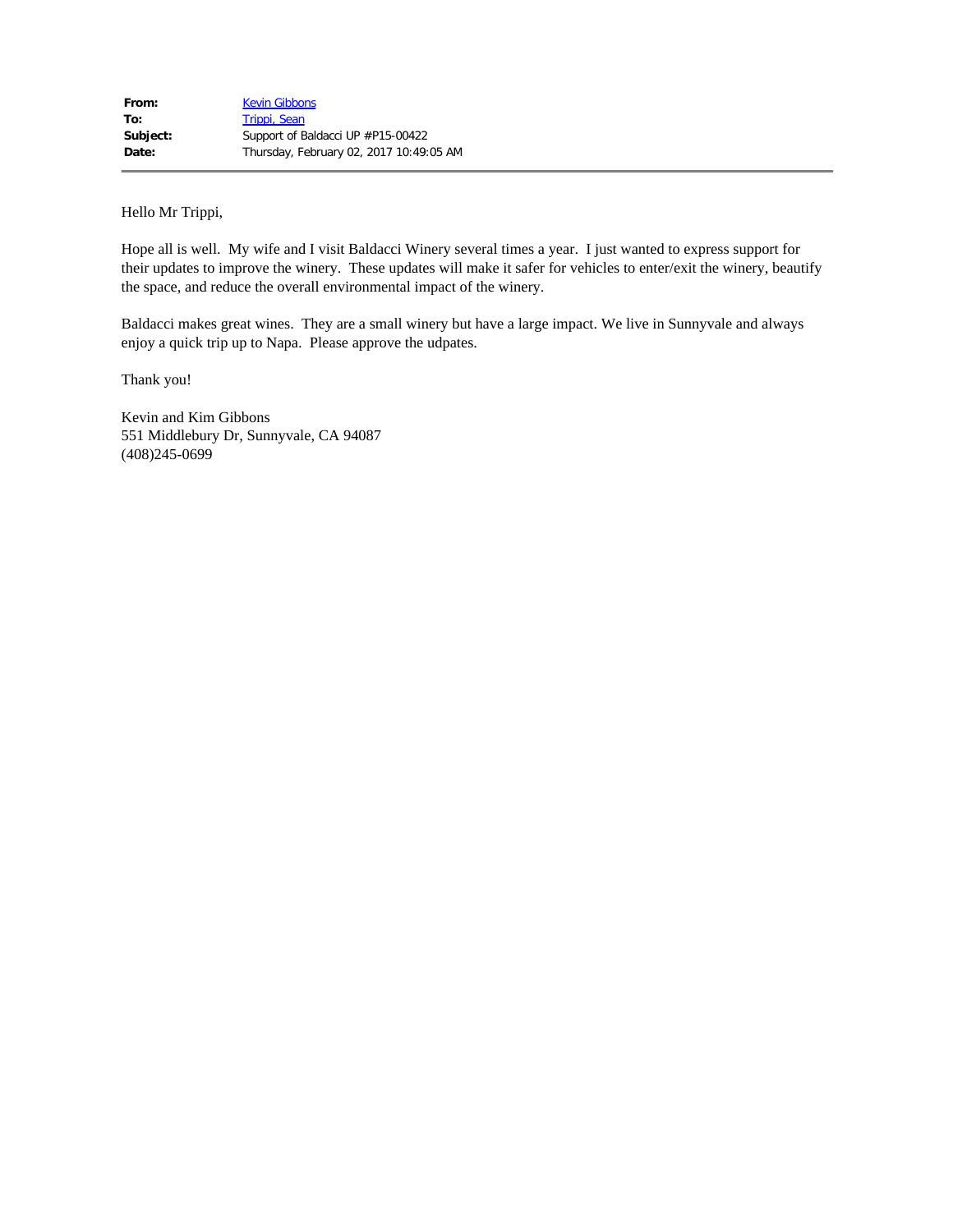| <b>HENRY:</b>                       |
|-------------------------------------|
| Trippi, Sean                        |
| Support of Baldacci UP #P15-00422   |
| Monday, January 30, 2017 5:01:37 PM |
|                                     |

Please list 2-3 reasons why you support our project. Thank you!

Please allow Baldacci to open their doors:

- 1) Can you imagine not supporting a Small Family Business
- 2) Hotels are allowed to keep being built ?? why not the Winery.
- 3) The Baldacci Winery has a strong legacy of tradition.

**HENRY** HENRY'S HOMEMADE ICE CREAM ICE CREAM MAKES YOU PRETTY !!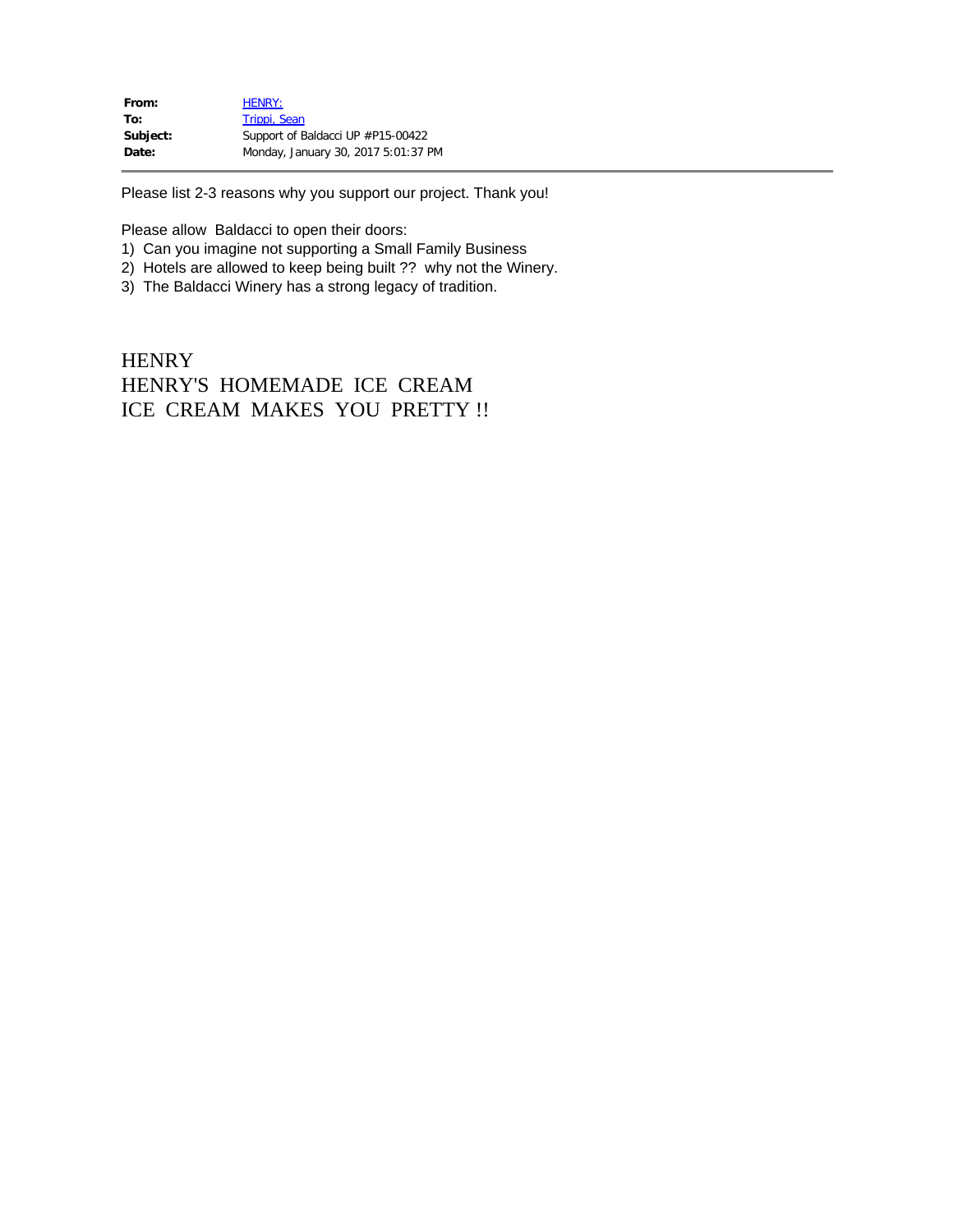| From:    | Nicole Jones                         |
|----------|--------------------------------------|
| To:      | Trippi, Sean                         |
| Subject: | Support of Baldacci UP               |
| Date:    | Monday, January 30, 2017 10:30:25 AM |

Hi Mr. Trippi,

I am in fervent support of the Baldacci UP modification project. I have enjoyed being a member of Baldacci and the focus on family they bring to the winery. Please help pass this so we can continue visiting the winery. Thanks, Nicole Jones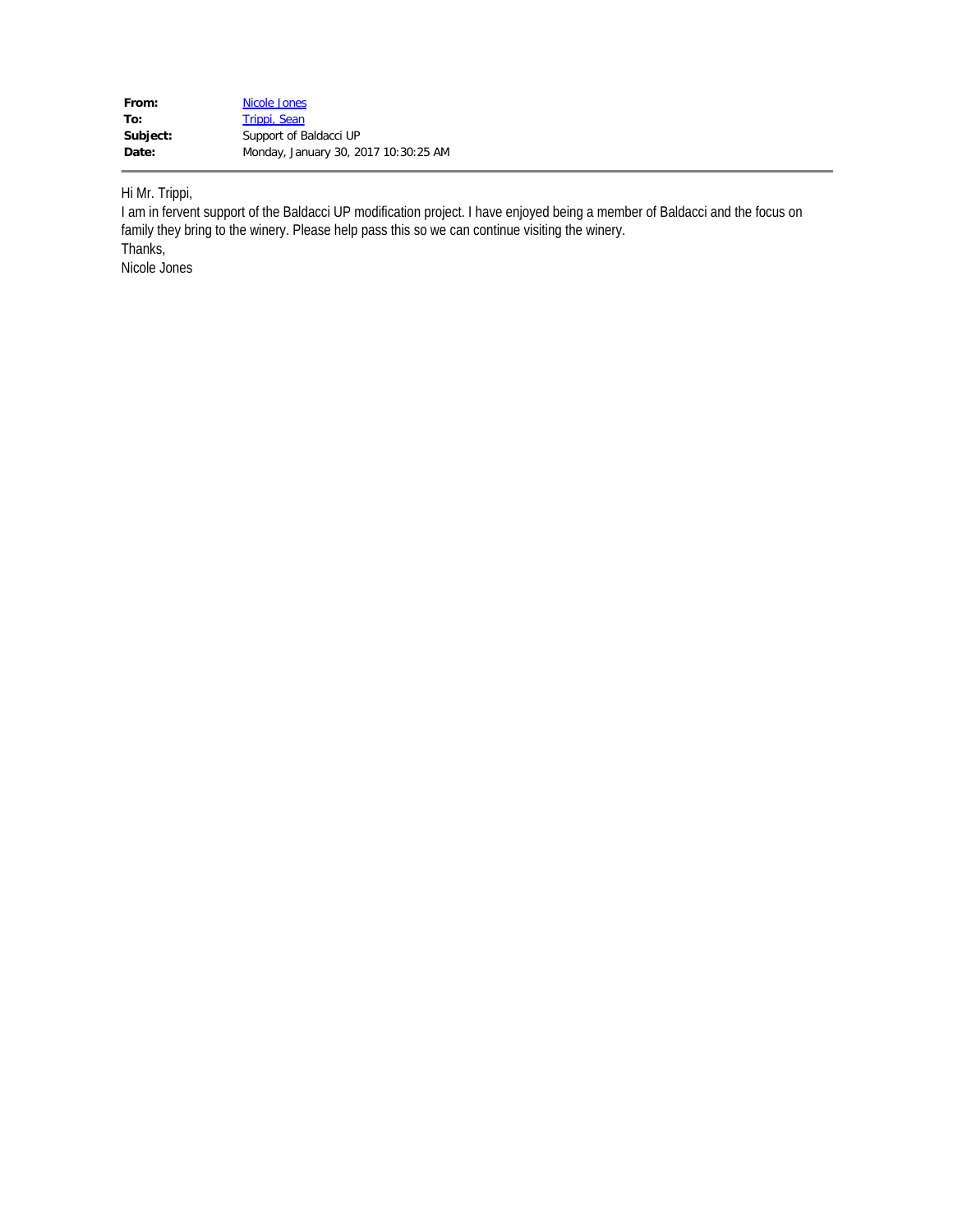| From:    | <b>Denise Kirchubel</b>             |
|----------|-------------------------------------|
| To:      | Trippi, Sean                        |
| Subject: | Support of Baldacci UP #P15-00422   |
| Date:    | Monday, January 30, 2017 8:48:28 PM |

Please list 2-3 reasons why you support our project. Thank you!

Hi Sean, Baldacci is a family owned business, the cornerstone of our economy.

They produce a product that sincerely complements the ideal that is the Napa Valley.

They have strived to comply with the restrictions placed upon them by the City and County of Napa, smiling all along the way while explaining the situation to out-of-Towner's, without a negative word toward the difficulties those restrictions often cause.

Truly, Denise M. Kirchubel REALTOR 707-326-2312 Denise@kirchhomes.com Re/Max Gold Elite 5030 Business Center Dr., Ste 120 Fairfield, CA 94534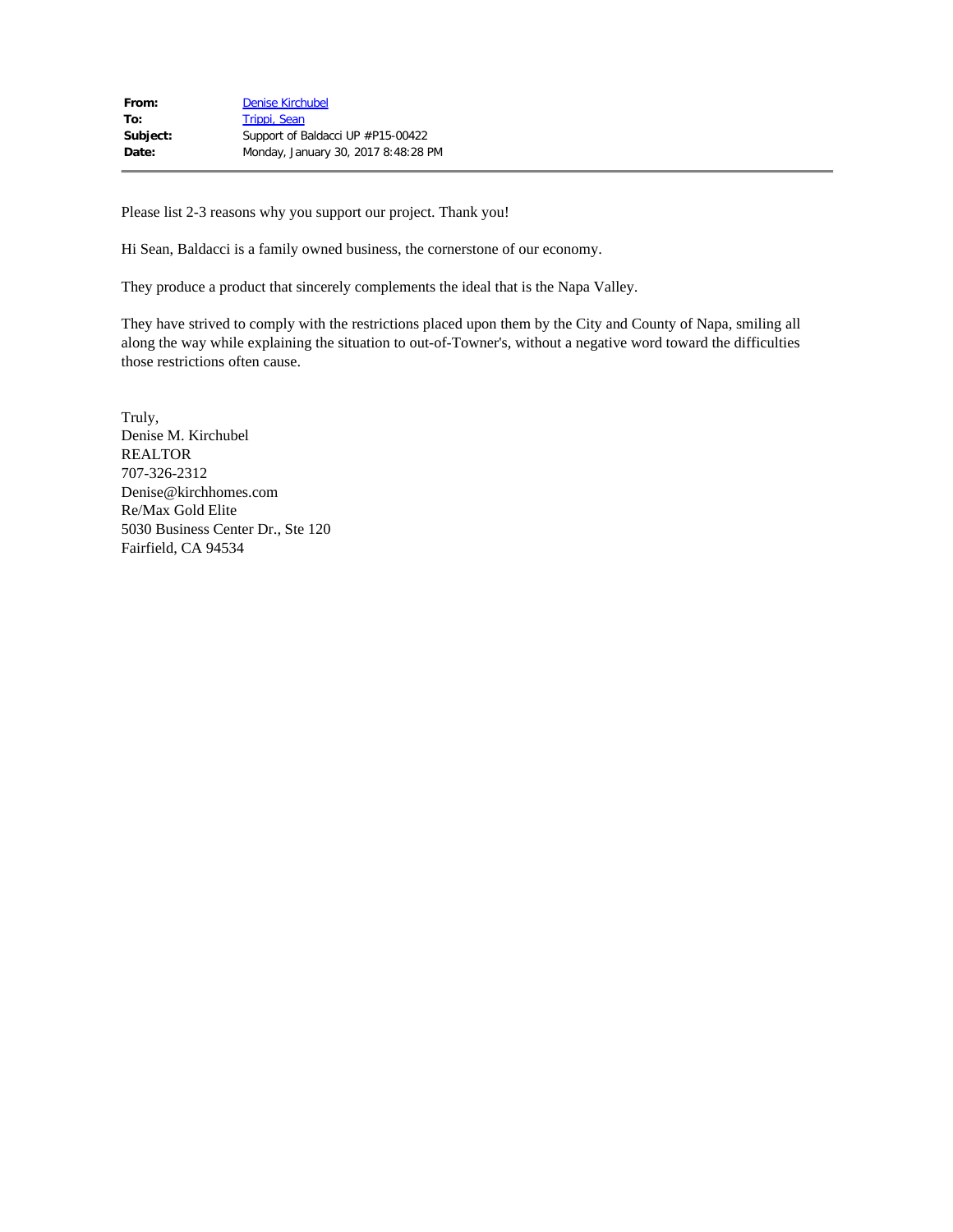| From:    | <b>David Lanier</b>                   |
|----------|---------------------------------------|
| To:      | Trippi, Sean                          |
| $Cc$ :   | Jan Lanier; Kellie Duckhorn           |
| Subject: | Support of Baldacci UP #P15-00422     |
| Date:    | Monday, February 06, 2017 10:42:49 AM |

## Mr Trippi,

As a frequent guest and consumer to Napa County, I am extremely pleased to support Baldacci Family Vineyards (BFV) with their project to modify, expand, and become compliant to current county regulations. My three specific areas of support are:

1 - Develop and construct a safer entrance access from Silverado Trail Road into the winery property. This will greatly improve safer driving conditions for the many visitors who travel this busy roadway.

2 - Allowing BFV to improve its facililties on-site will allow for a more positive visiting experience, which in turn allows for a more robust sales result. Sales certainly provide a positive tax flow to the county and state for regional uses. BFV is definitely a well sought after product in the wine community.

3 - Cave improvements. Though this has more financial impact for BFV, the better result I see is the use of cave structures which minimize the eyesores of too many buildings in any region. The caves systems that Napa County have approved in the past have all been aesthetically appropriate for visual appeal from Silverado Trail and from the winery itself.

I hope that Napa County will look at the positives for the efforts that BFV have proposed, all of which provide a win-win for the County, for the thousands of visitors to Napa County, and for BFV and its valued customers.

Respectfully submitted, David Lanier 1700 St Emilion Ln Brentwood, CA 94513 925-684-7853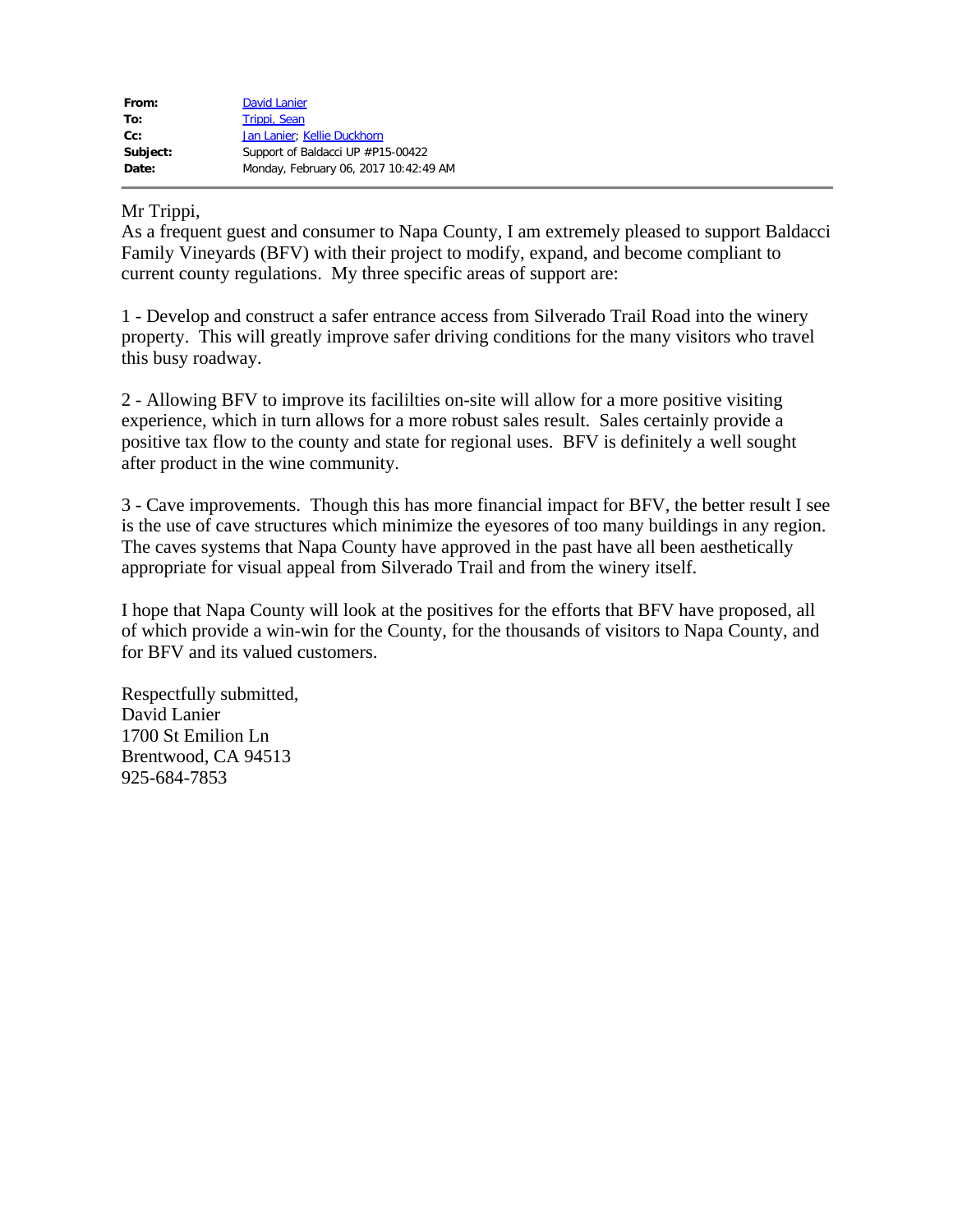I am a big fan of Baldacci Wineyard and support the project as it creates a more efficient manufacturing facility and improves space available to visitors.

Vineet Malhotra

Sent from my iPad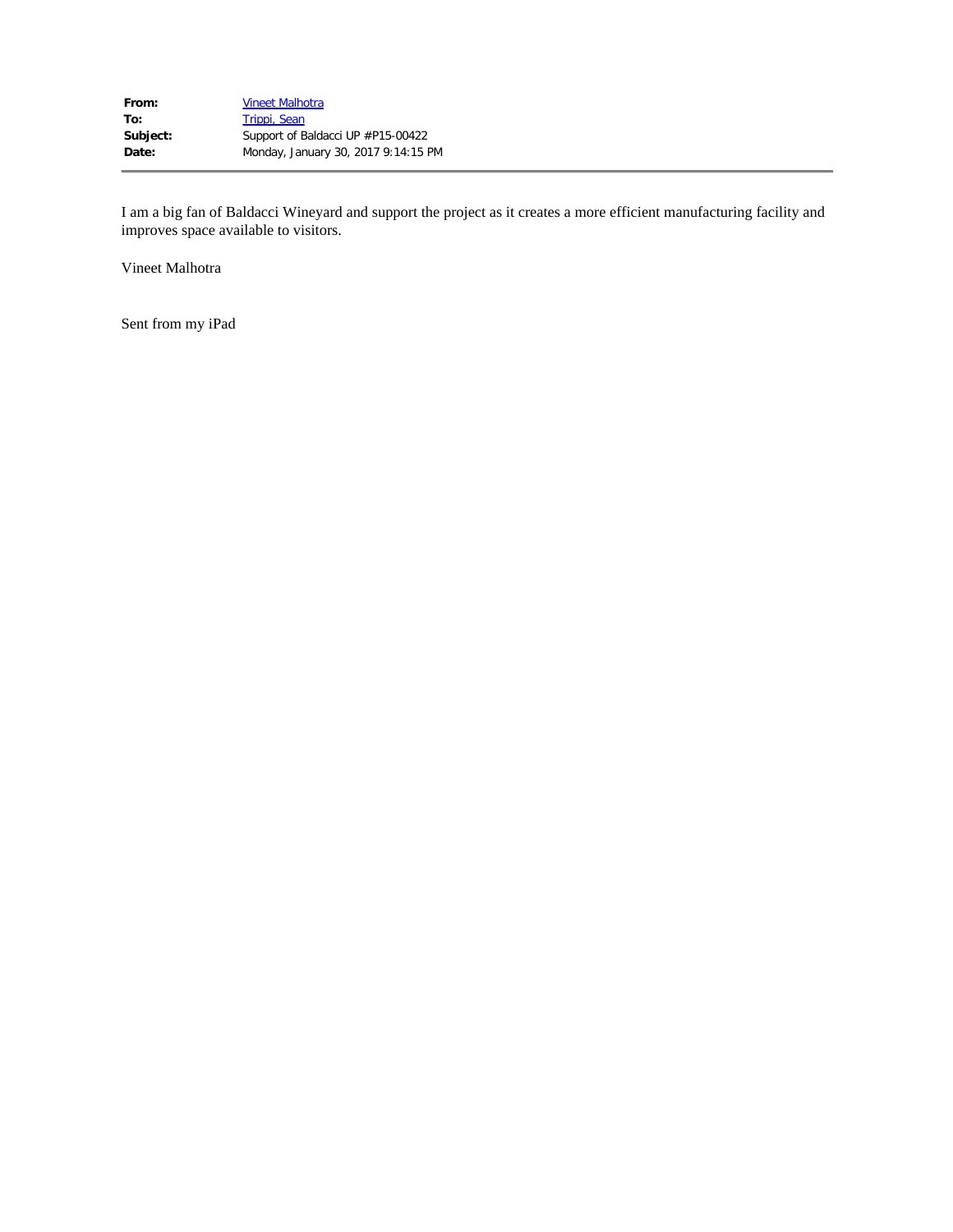Dear Mr. Trippi,

I am writing in support of the proposed changes to Baldacci winery. We (James Bray and myself) travel from Houston Texas several times a year and GREATLY enjoy our time and the wines we receive from Baldacci winery. It would be a vast improvement for Baldacci to have a new wine reception and enjoyment area. I am sure they will do all they can to satisfy the needs of Napa Valley and make their improvements aesthetically beneficial to the Napa Valley experience for tourists and residents.

Having a background in development and having worked with many municipalities for just such improvements I understand your concerns for safety and organic benefit for the "farming" community. Baldacci seems to respect these needs also.

Thank you for reading my email in support of Baldacci winery.

Elizabeth Mason Bray Mason Sweeney and Company Houston TX

This message (including any attachments) may contain confidential, proprietary, privileged and/or private information. The information is intended to be for the use of the individual or entity designated above. If you are not the intended recipient of this message, please notify the sender immediately, and delete the message and any attachments. Any disclosure, reproduction, distribution or other use of this message or any attachments by an individual or entity other than the intended recipient is prohibited.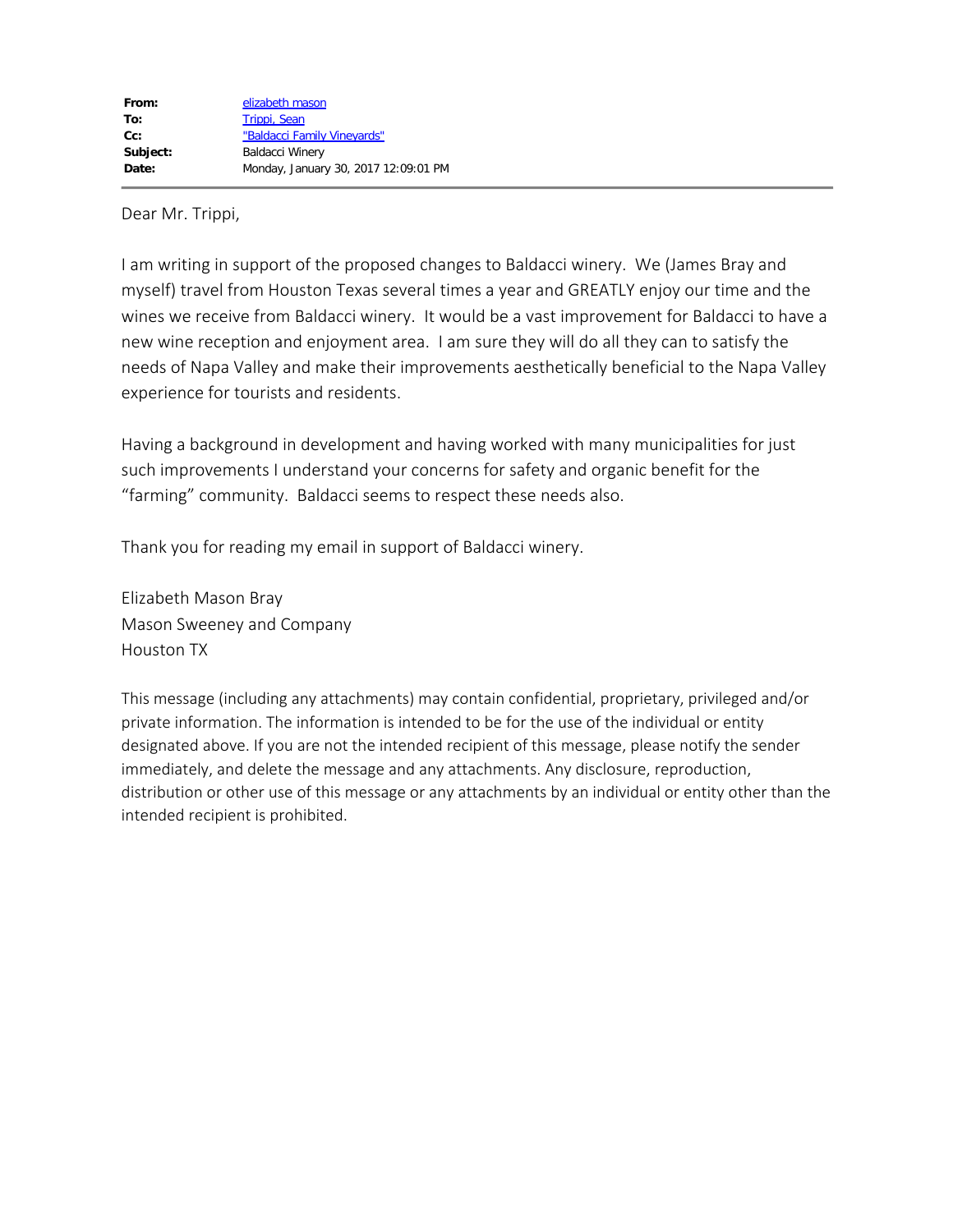Please list 2-3 reasons why you support our project. Thank you!

1. The winery is a family owned operation and produces wonderful wines that should be enjoyed by everyone. Their lack of a tasting room puts them at a disadvantage compared to most other wineries in the area.

2. Because they are small and family owned they do not have the same advertising avenues available to larger wineries so a major way people discover them is by driving by and seeing the winery. Seeing a winery is only one element of getting to know a winery. Tasting the wine completes the circle of knowledge and grows their following.

3. The vineyards and winery already exist and will not add to increased development in the area. In addition, the proposed changes to the physical layout of the wine making facilities and tasting room enhance the look from Silverado Trail. Increasing the use of solar energy also adds to their improvement of the environment.

My family has really enjoyed Baldacci wines over the years and would very much like to see the proposal approved.

Mike & Lisa Mayer Houston, TX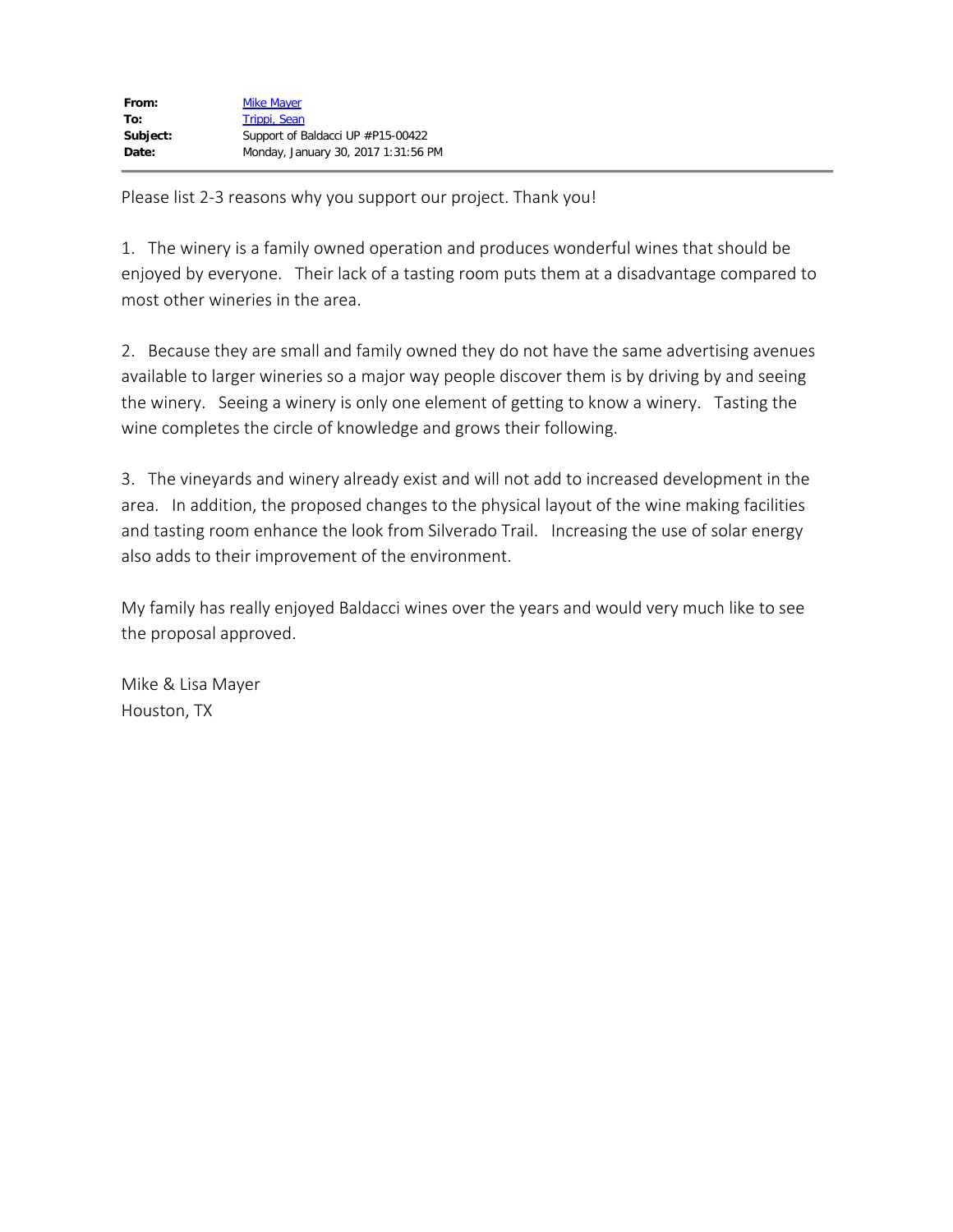Dear Mr. Trippi,

I fully support granting a new use permit to Baldacci Winery. I have been a wine club member of theirs for about 10 years and always make it a point to visit them when I am in Napa each August.

This boutique winery is a Napa Valley treasure that should not be taken for granted by the county government nor lost. They consistently make a high quality wine at a competitive prices. There are few companies in any industry who can match their customer service - a trademark of a well run / family run company.

As a tax paying citizen of the US, I fully expect every company to comply to reasonable environment and safety regulations and I ask that the County of Napa works with the Baldacci family to allow them this use permit so they can continue to operate a successful business in the valley and contribute to the local and regional economy, tax base and quality of life.

I am looking forward to my next trip to Napa and visiting them again and seeing their new cave and production facility.

**Quinn** 

Quinn McGuire

760-994-9445

Sent from my Mc iPad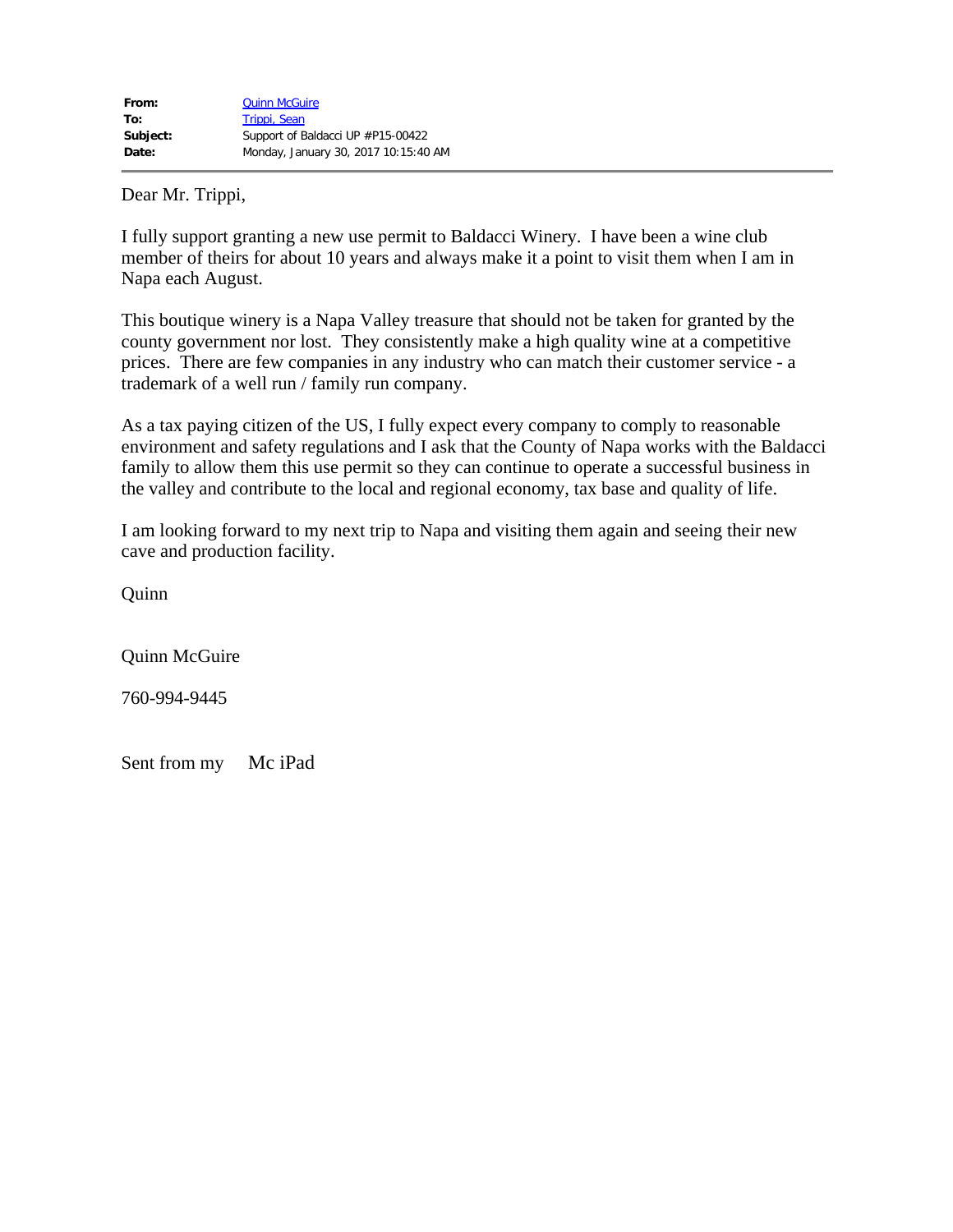| From:    | Lois Murray                          |
|----------|--------------------------------------|
| To:      | Trippi, Sean                         |
| Subject: | Support of Baldacci UP #P15-00422    |
| Date:    | Monday, January 30, 2017 11:25:30 AM |

I have visited the winery a couple of times and it is nice the way it is but the access could definitely be improved for safety and ease of entry. I like the idea of expanding the visitor area since there didn't seem to be enough room for more than a few people to use the area at the same time. Relocating to below ground makes very good sense to increase the efficiency of both heating and cooling.

Lois Murray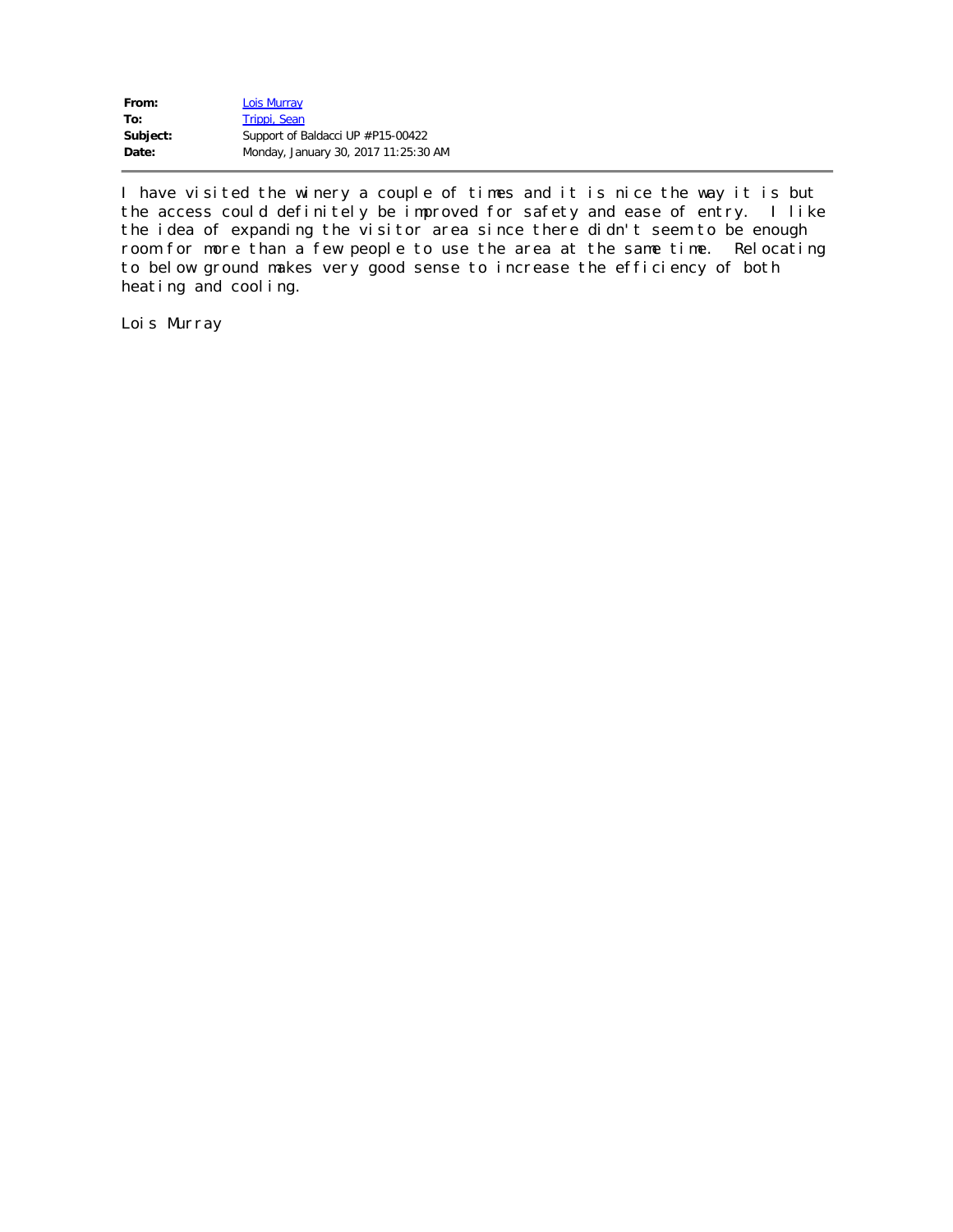| From:    | <b>Victor Orozco</b>                    |
|----------|-----------------------------------------|
| To:      | Trippi, Sean                            |
| Subject: | Support of Baldacci UP #P15-00422       |
| Date:    | Thursday, February 02, 2017 11:06:35 AM |

Please list 2-3 reasons why you support our project. Thank you!

My main reason to support Baldacci's project are:

1- A wonderfully crafted wine that not only provides great pleasure to consumers but it really represents the best of Napa.

2- Located within one of the best AVAs in the Valley, guarantees high quality grapes. Even better, the qualifications of their winemaking team represents also the best in order to face the challenges of great competition.

3- As if the above was not enough, the owners, managers and service staff have impeccable credentials. They make for one of the nicest, friendliest, most professional service at the winery and their tasting room.

We definitely support Baldacci's project one hundred percent.

Thank you for taking our opinion into account for any decision on the Baldacci's family behalf.

Cheers!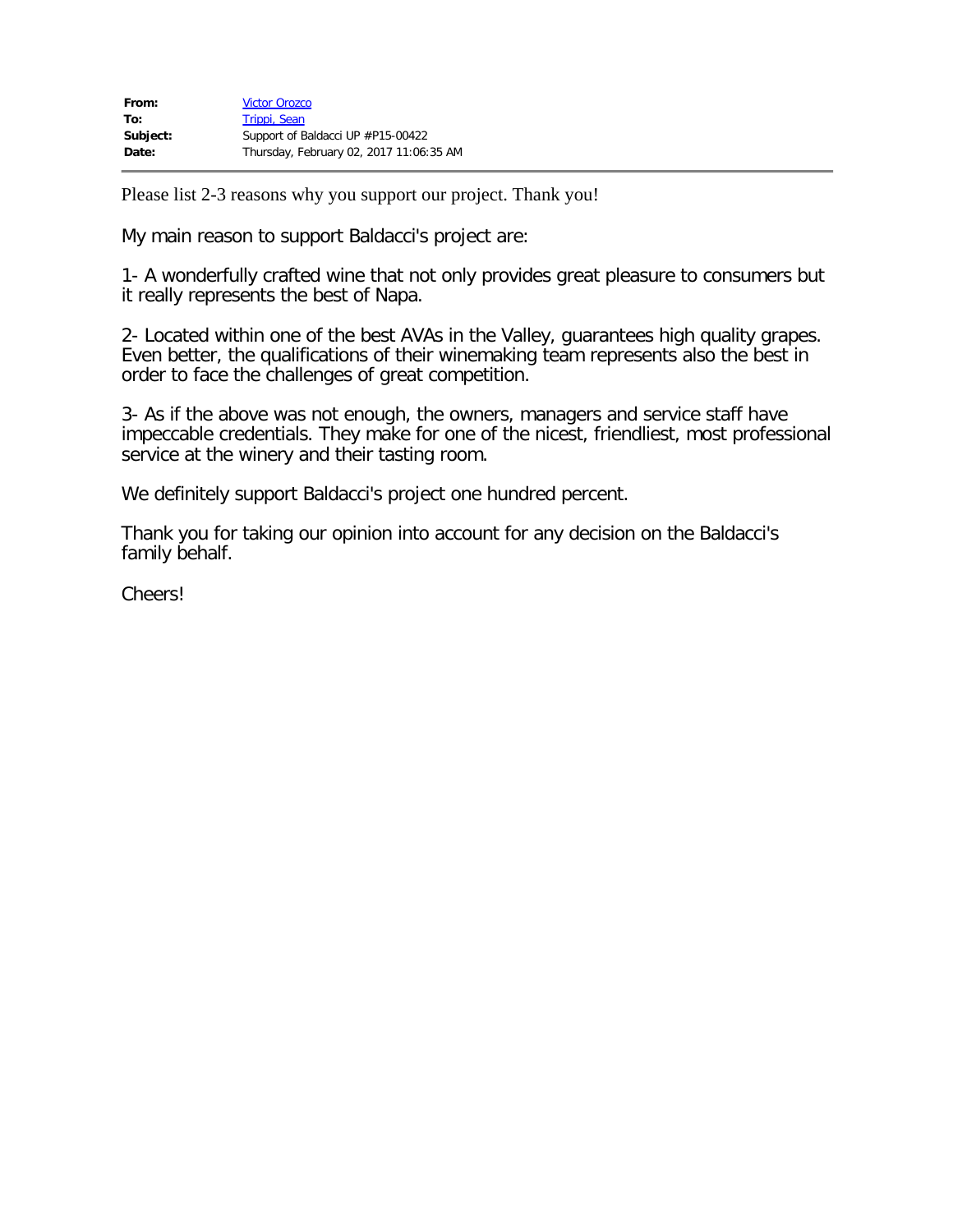Mr Trippi,

I would like to say something to support Baldacci winery. We always visited this winery each year for last 7 years.this winery has great wines at reasonable cost. I also like family who owns this winery. We always had great time visiting this winery. I encourage your support for this small boutique winery and their owners. Thank you in advance, Sanjay Patel,MD

Sent from my iPad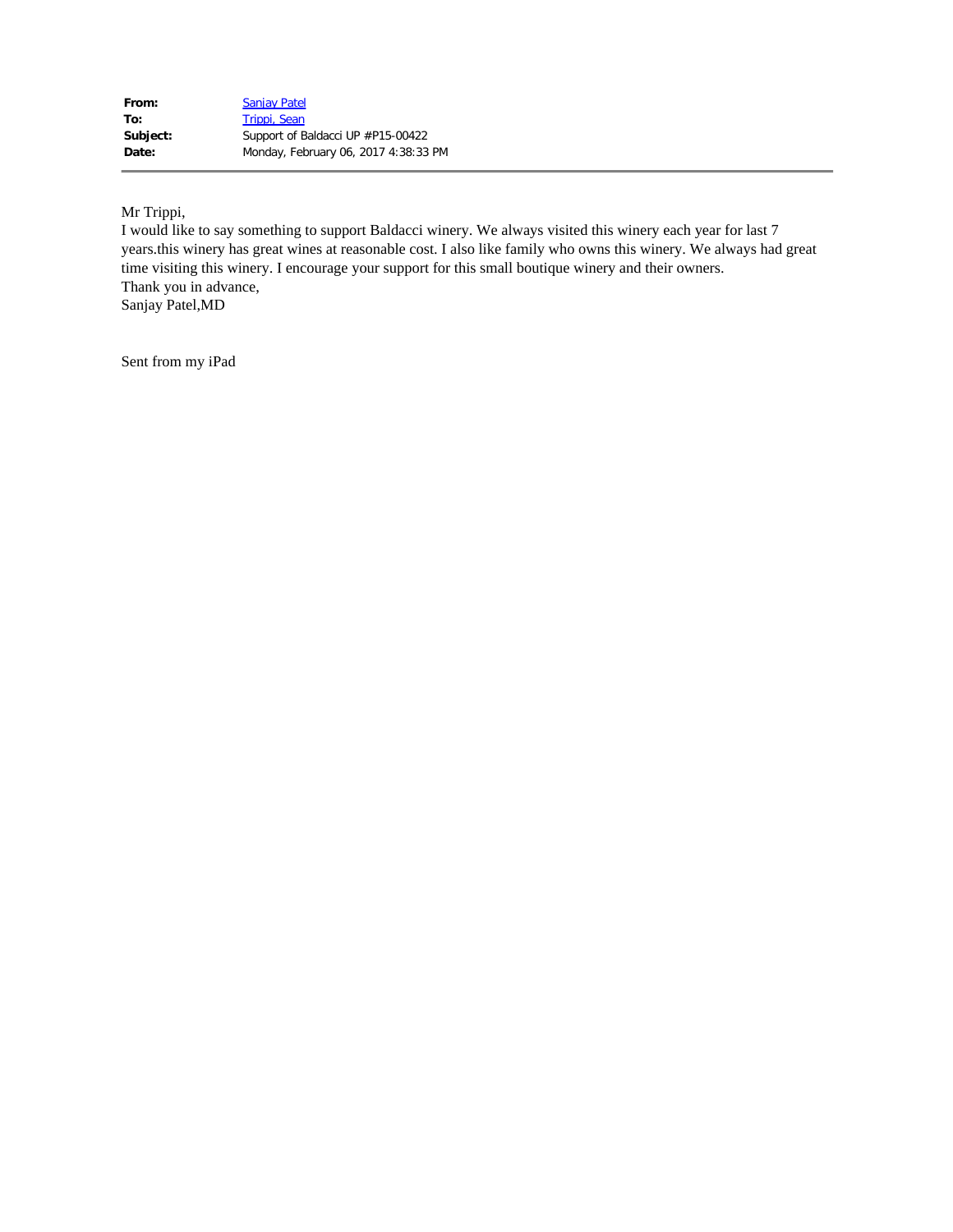Mr Tripp,

Please support the Baldacci Family Winery in their efforts to get approval for their project.

Not only have we visited the Baldacci winery often, we also have relatives living in Napa and Yountville and see the need for project improvements at locations in the area.

Easier access off a main road is always important and a best for everyone's safety. The area is known for its beauty and it is important to stay true to that. Improvements that improve visitors experience to your area is always ideal and very important to your economy.

Thank you for your time.

Jim Pease and Tessie Wagner-Pease

925-989-5661(cell)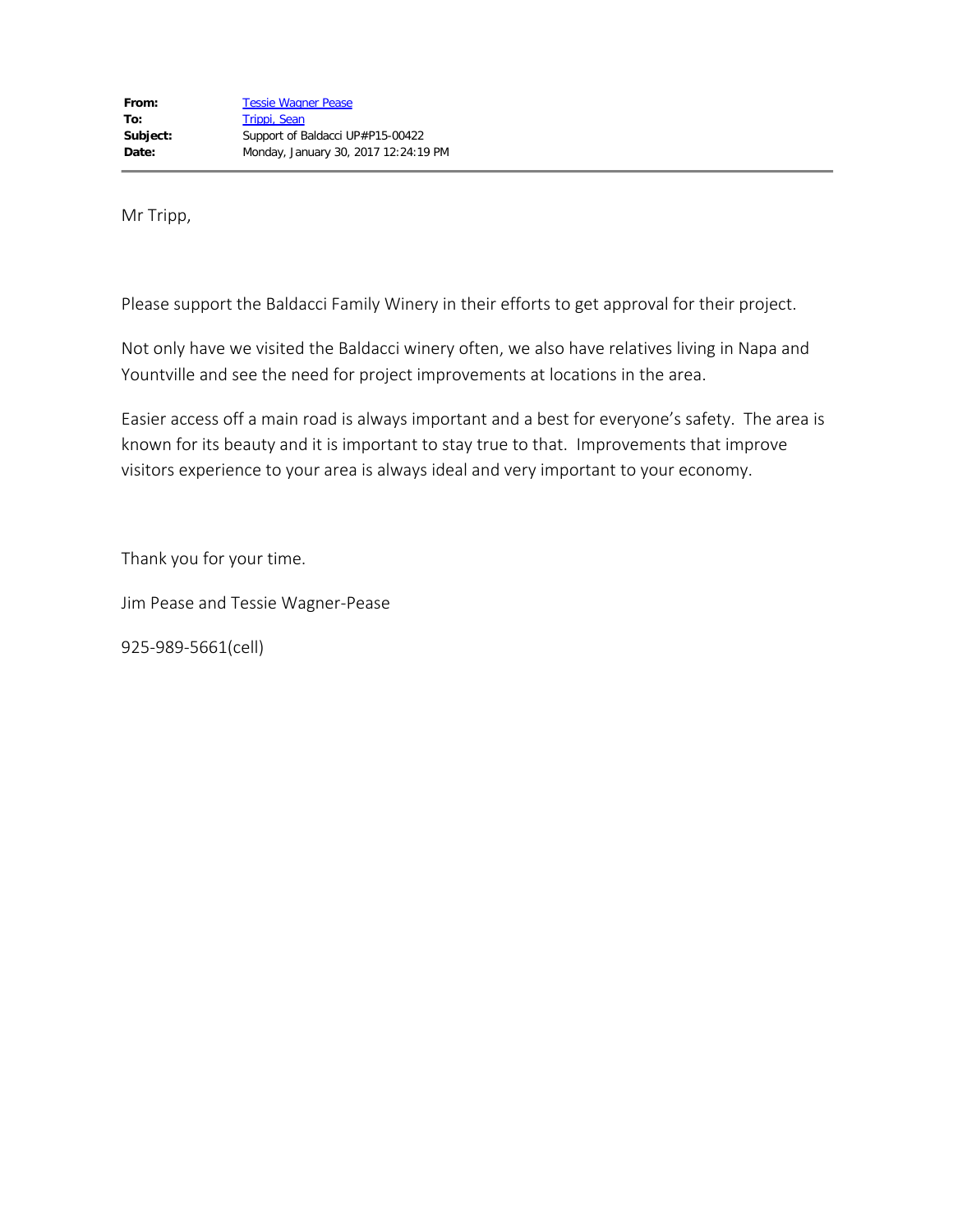| dphairas@practiceconsultants.net    |
|-------------------------------------|
| Trippi, Sean                        |
| Support of Baldacci UP #P15-00422   |
| Monday, January 30, 2017 9:57:16 AM |
|                                     |

Please list 2-3 reasons why you support our project. Thank you

Hello I am a baldacci wine club member and I support their request for permit. I believe the left entry is needed coming from Napa and the tasting room expansion as well. This is one of my favorite wine clubs and I miss not being able to go there. Please grant their requests

Debra Phairas 891 Liberty Drive Napa, CA 94559

Sent from my iPad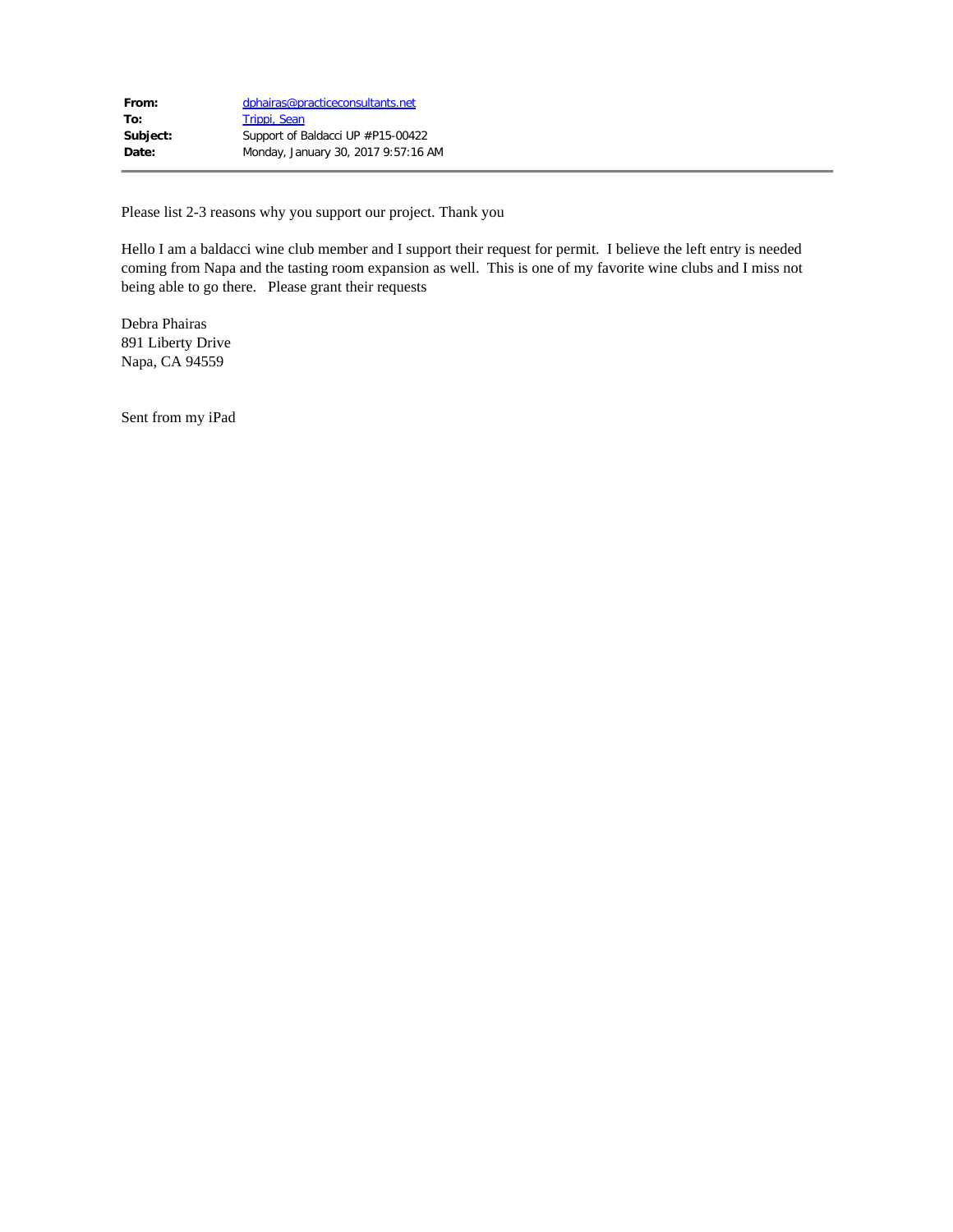Mr. Trippi,

I have been a loyal customer of Baldacci Family Vineyards for the past 8 years, since I moved to San Francisco in 2008 from Chicago. There is something about Baldacci's approach that has kept me coming back time and time again. I've even had several of my friends become members of the Baldacci wine club.

I LOVE Baldacci's Cabernet and their Fraternity meritage blend of red wines. In addition, I have enjoyed their family approach to treating me as a valued member of their extended family, since Mike began taking care of my wine needs in 2008 and now Elizabeth sees to it that I am kept informed and she guides me to excellent NAPA cabernet that I buy from Baldacci.

I understand that Baldacci is presenting plans to improve their winery, customer area and production facilities.

I hope you will approve their plans and grant Baldacci a Use Permit so I can continue to come to Silverado Drive in NAPA.

If Baldacci is forced to close, I will STOP coming to NAPA, and instead will go to other wineries / vineyards in SONOMA County.

Respectfully,

Michael Pierce e-mail: Michael2Pierce@Gmail.com mobile (415) 602-3343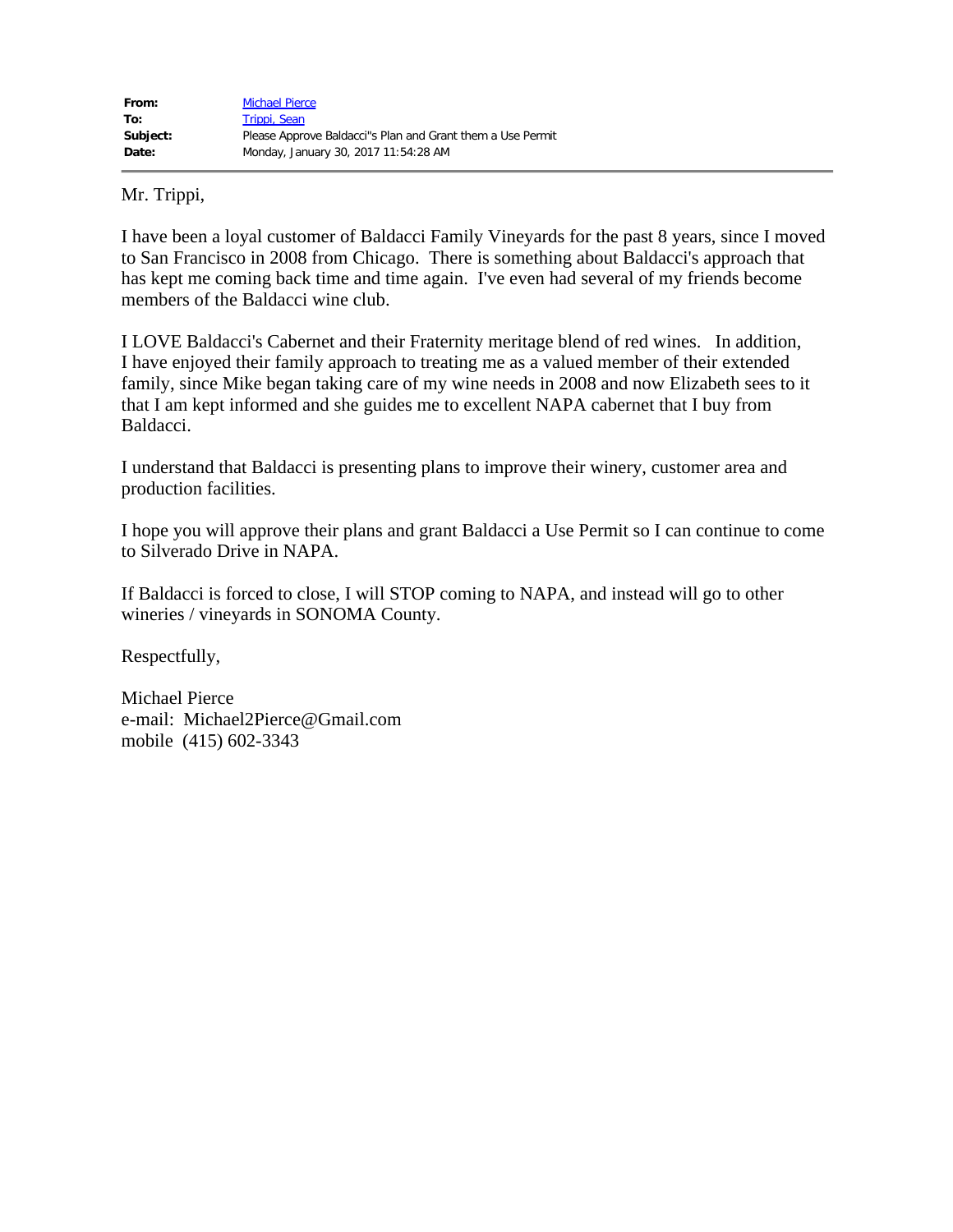| From:    | <b>Gregg Plummer</b>                |
|----------|-------------------------------------|
| To:      | Trippi, Sean                        |
| Subject: | Support of Baldacci UP #P15-00422   |
| Date:    | Monday, January 30, 2017 4:52:11 PM |

Adding my support for a new tasting center for Baldacci winery. They are an excellent part of the Napa valley.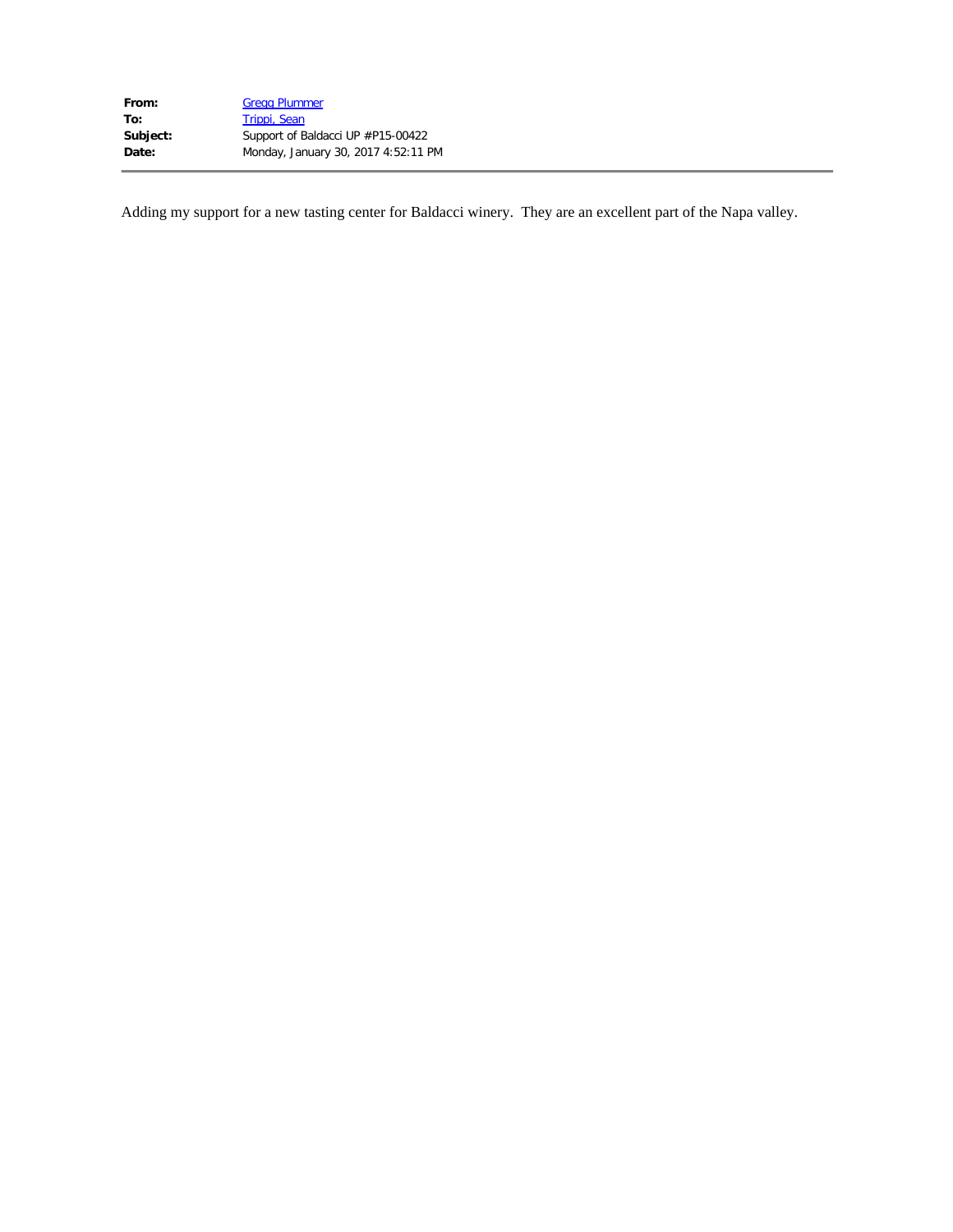Dear Mr. Trippi,

May I take a moment as a winery owner, attorney, part time Napa resident, and wine writer to let you know of my support for the Baldacci project. I applaud the family's plans for better access, for better site lines, and for their "green" considerations (solar use, etc.).

A fun aside . . .

 I also run a prestigious event called the American Fine Wine Invitational. One of the Baldacci wines was Best of Show. It would be a shame to lose such excellence.

Thank you for your time.

Best,

Monty

**Monty Preiser (c: 561-212-9723) Wine & Food Writer Publisher, The Preiser Key to Napa Vintner, Shadowbox Cellars Co-Founder, American Fine Wine Competition Attorney**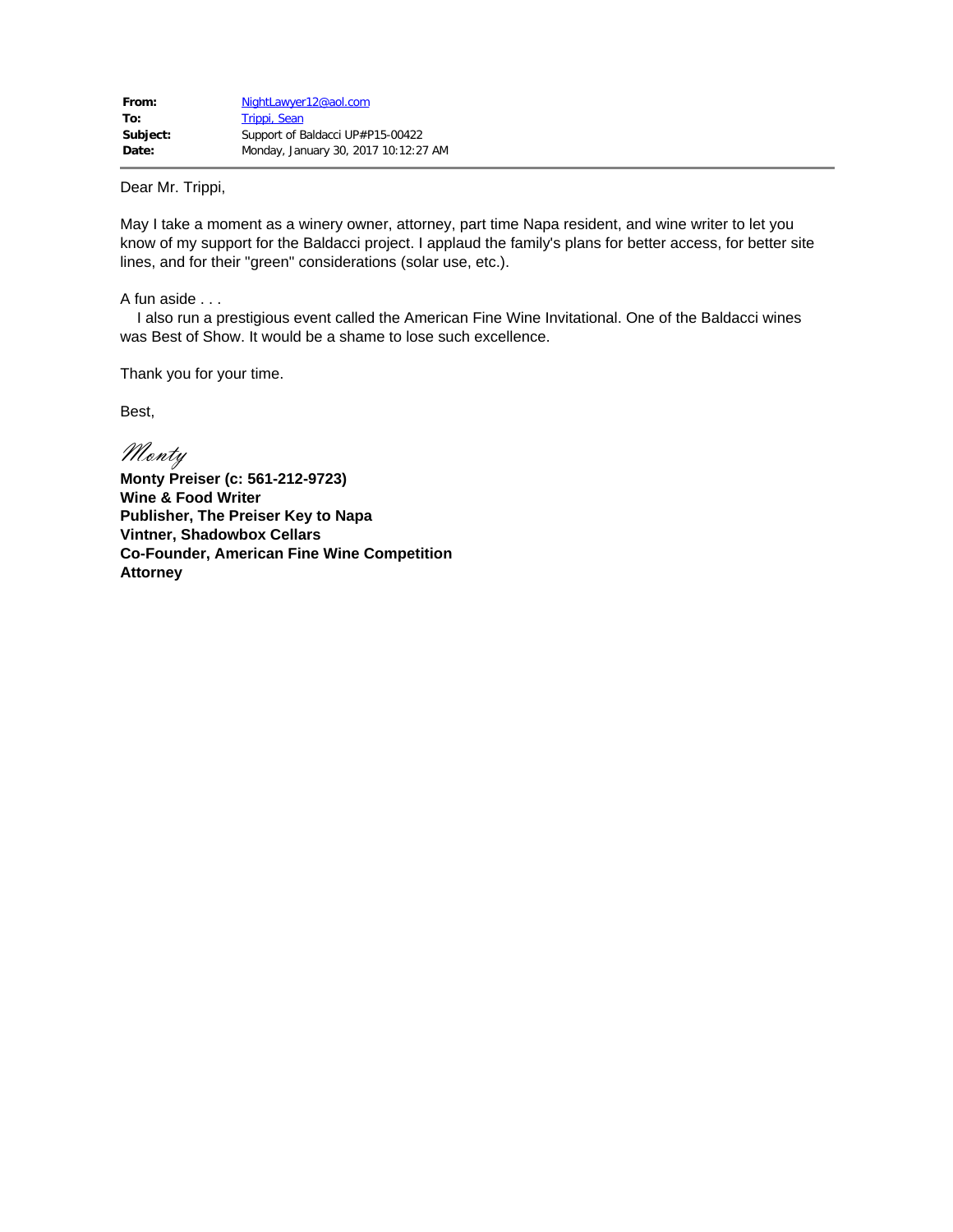Baldacci winery needs:

- A new turn lane indeed. it is unsafe to make a left turn from SF to get to baldacci. It's also very unsafe at night not having a turn lane as it is hard to rely on maps, etc. to get you to the exact address.
- Production below ground will only produce better wines, which will benefit the county in increased revenue.

I fully support the project and hope that you also end up supporting it for the safety of our roads and the benefit of Napa County.

Thanks!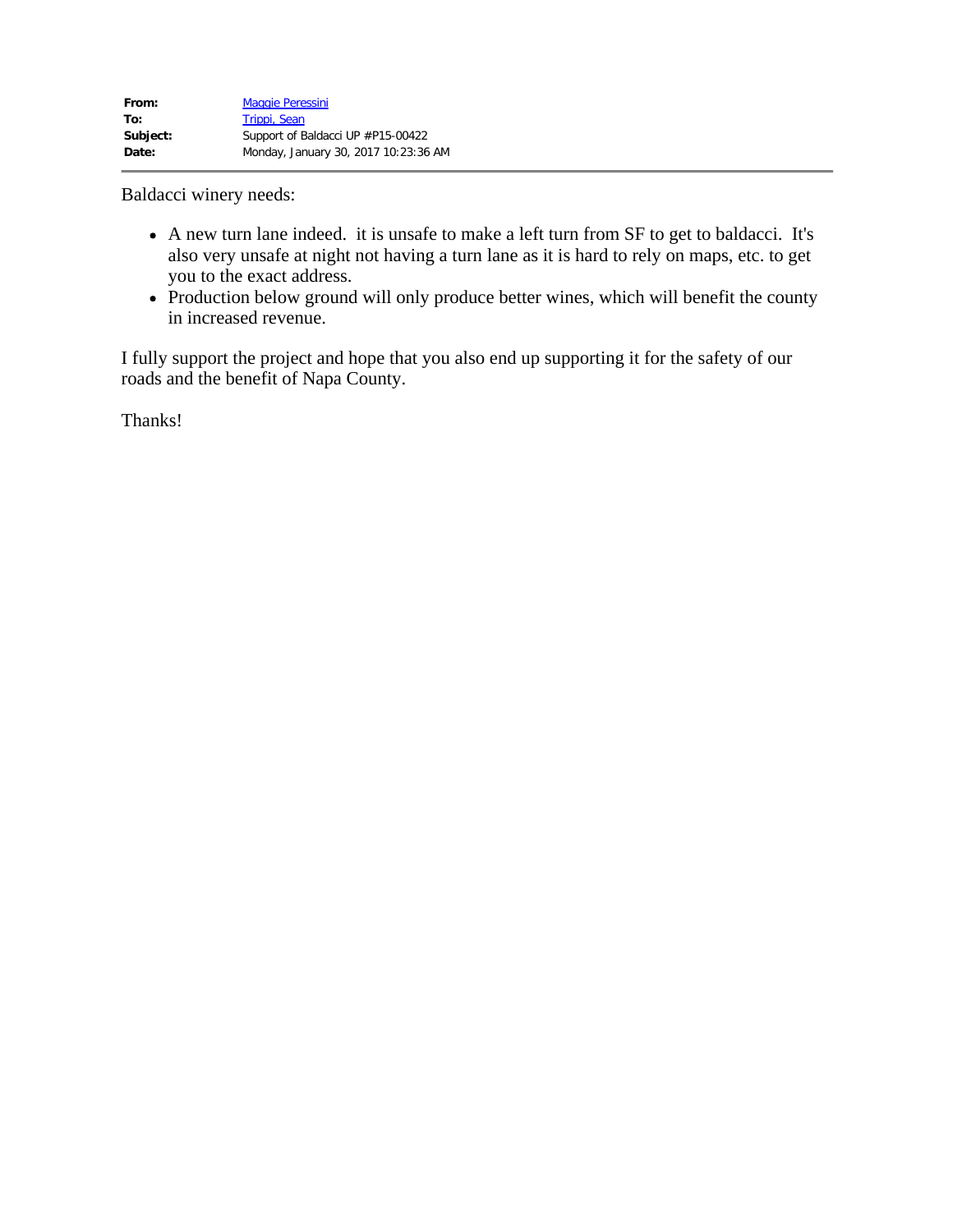| From:       | <b>Marvin Schulman</b>              |
|-------------|-------------------------------------|
| To:         | Trippi, Sean                        |
| Subject:    | Support of Baldacci UP #P15-00422   |
| Date:       | Monday, January 30, 2017 1:04:00 PM |
| Importance: | High                                |

Dear Mr. Trippi,

I am writing to tell you of my support for the permit modification for Baldacci. Several years ago, my wife and I were traveling along the Silverado Trail returning back from the Woodlands Resort (from our nephew's wedding) to San Francisco. We were actually looking for Baldacci's winery. We passed Baldacci because it was not obvious on the trail; but in circling back from the Caymus Estate, we accidentally stumbled upon the Baldacci winery. Because of accidentally finding them, and the generous greeting we received from them (and because they produce extraordinary wines) we have been loyal patrons of their winery since.

 We believe their request for Modification is well deserved and wanted you to know that as loyal visitors and patrons of Baldacci and Napa County, we hope that it passes.

Sincerely,

**SCHULMAN LAW GROUP** By: Marvin<sup>8</sup>, Schulman For the Law Group



SCHULMAN LAW GROUP 2883 EXECUTIVE PARK DRIVE, SUITE 200 WESTON, FLORIDA 33331 TELEPHONE 954-349-3300 FACSIMILE 954-659-3045 [MSS@SCHULAW.COM](mailto:SARAH@SCHULAW.COM) [WWW.SCHULAW.COM](https://urldefense.proofpoint.com/v2/url?u=http-3A__www.schulaw.com_&d=DwMFAw&c=yU98RTqmkHZnyr3K3nExYR0AsYvCxdg1GRVyYwwHmM0&r=C_-9ib1kTZnGPkDgUm-eFsG0nfWKKqYsvwQrIaN38_M&m=MrMsk4sVajpXHNIhfhIh1DOUyGDVUAJpw8PBr4T3zdA&s=Wv6fLXVQGWzdC1Anxipo_J25d6DZXGlcXVci4bBDaHw&e=)

"Committed to Justice"

**This communication, as well as any attachments hereto, is or maybe intended for settlement and/or Mediation purposes; as such, all reservations and privileges are maintained and preserved. All the pages (including attachments) which constitute this e-mail transmission contain information which is intended to be confidential and is covered by the Electronic Communication Privacy Act, 18 U.S.C. §§ 2510-2521, and is also protected by the**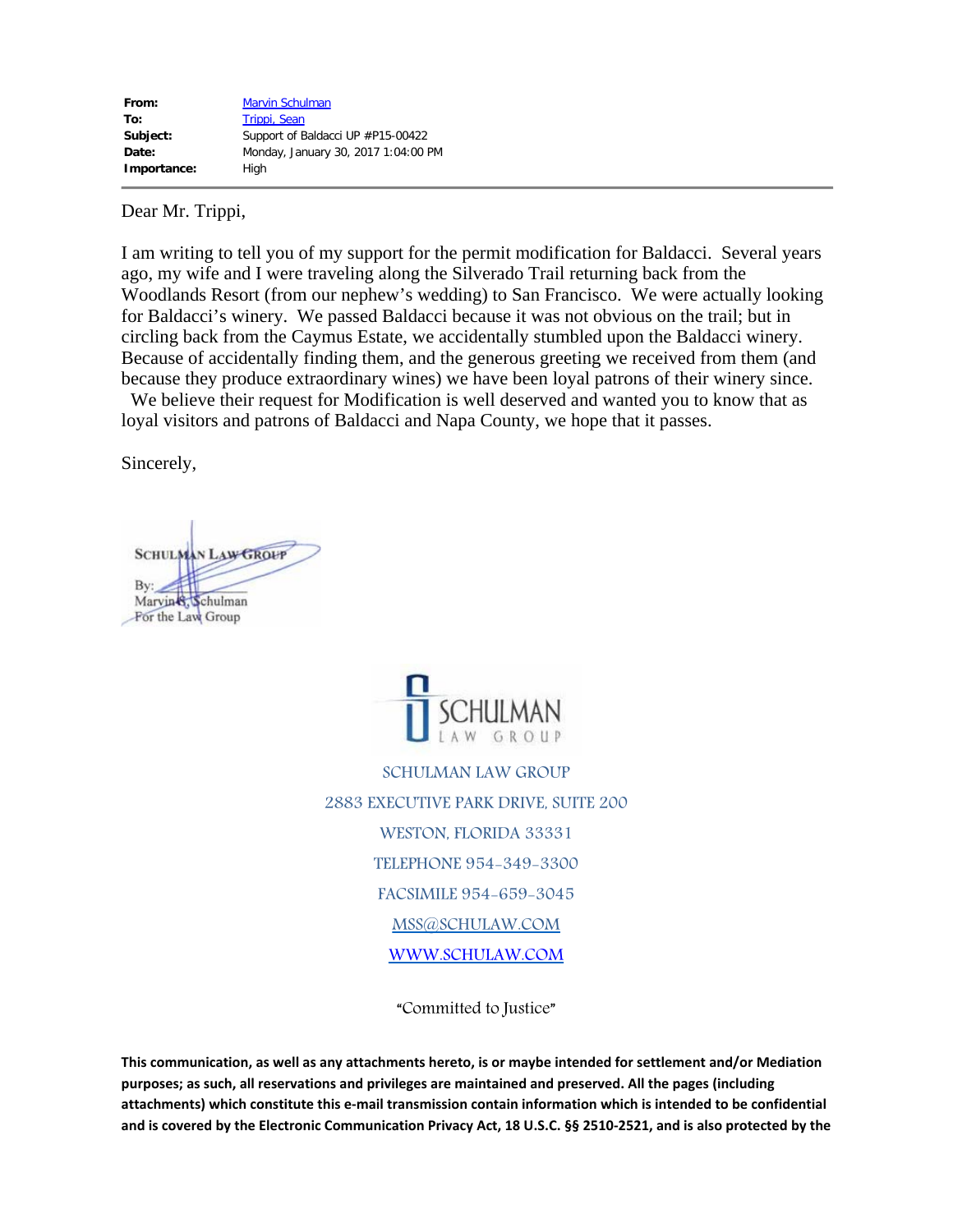**attorney-client privilege or other privilege. The information is intended solely for the use of the person to whom it is addressed or directed. It is not intended for review or use by third parties or unintended recipients. If you are not the intended recipient, please notify us immediately by return e-mail or by telephone at (954) 349-3300; and you are requested to delete the data and destroy any physical copies. Any transmission of confidential and/or privileged material to persons or entities other than the intended recipient(s) shall not be construed as a waiver of any privilege or confidence. Any retention, dissemination, distribution, or copying of this communication is strictly prohibited. Thank you.**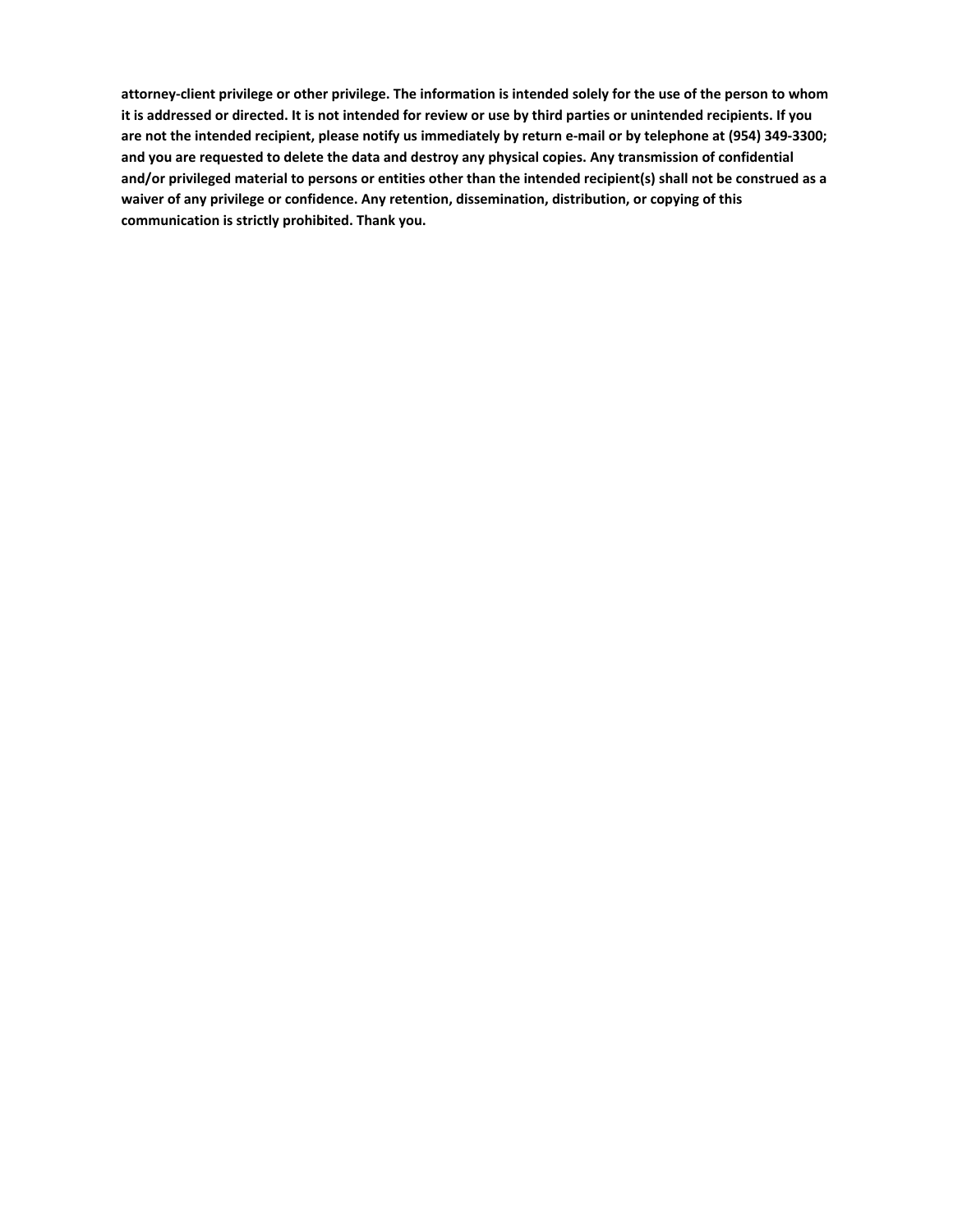The Baldacci Winery, is a wonderful family vineyard that has done it right from the beginning and has been steadly growing. They also make some of the best red wines in the Valley!! Please approve their permits to improve road safety and their facilities!

Thanks, Mak Shatila

Makrom Shatila, P.E., M.ASCE Michael Baker Intl. (858) 401-2268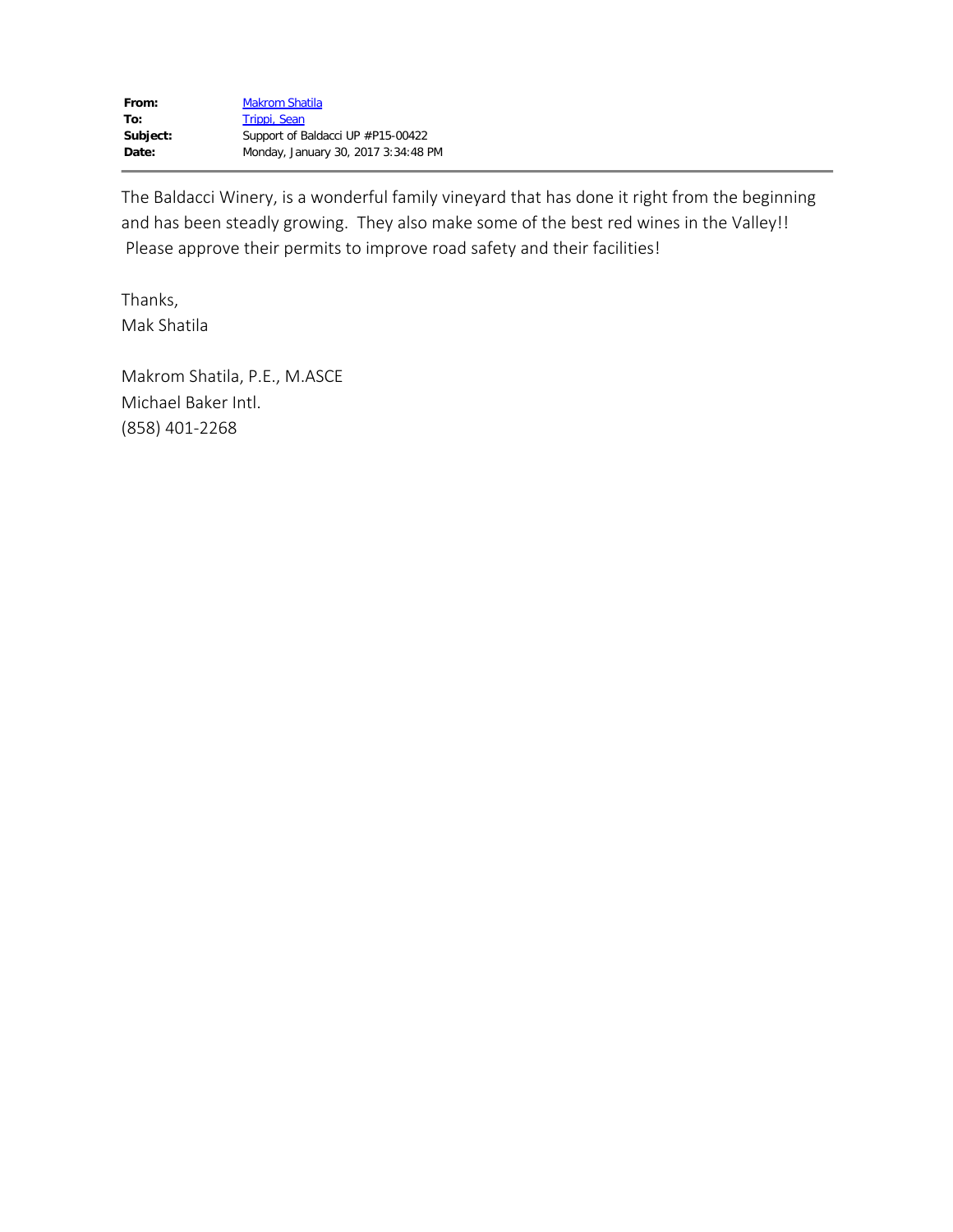Dear Mr. Trippi:

I can't voice my support of this project enough. As a Pennsylvanian, until recently, it has been difficult to come across really good wines due to Pennsylvania's restrictive liquor laws. I came across Baldacci Vineyards by chance on a trip to Napa Valley and it has quickly become my favorite winery and "must see" when I am in Napa on vacation.

This project should allow the winery to continue to expand and establish itself as a leading vineyard in the region. I truly hope they are able to pursue their current proposed project. If I can do anything to further voice my emphatic support please let me know. Baldacci Family Vineyards is one of the major reasons I visit Napa, and I look forward to many more visits.

Sincerely,

Christian Squillante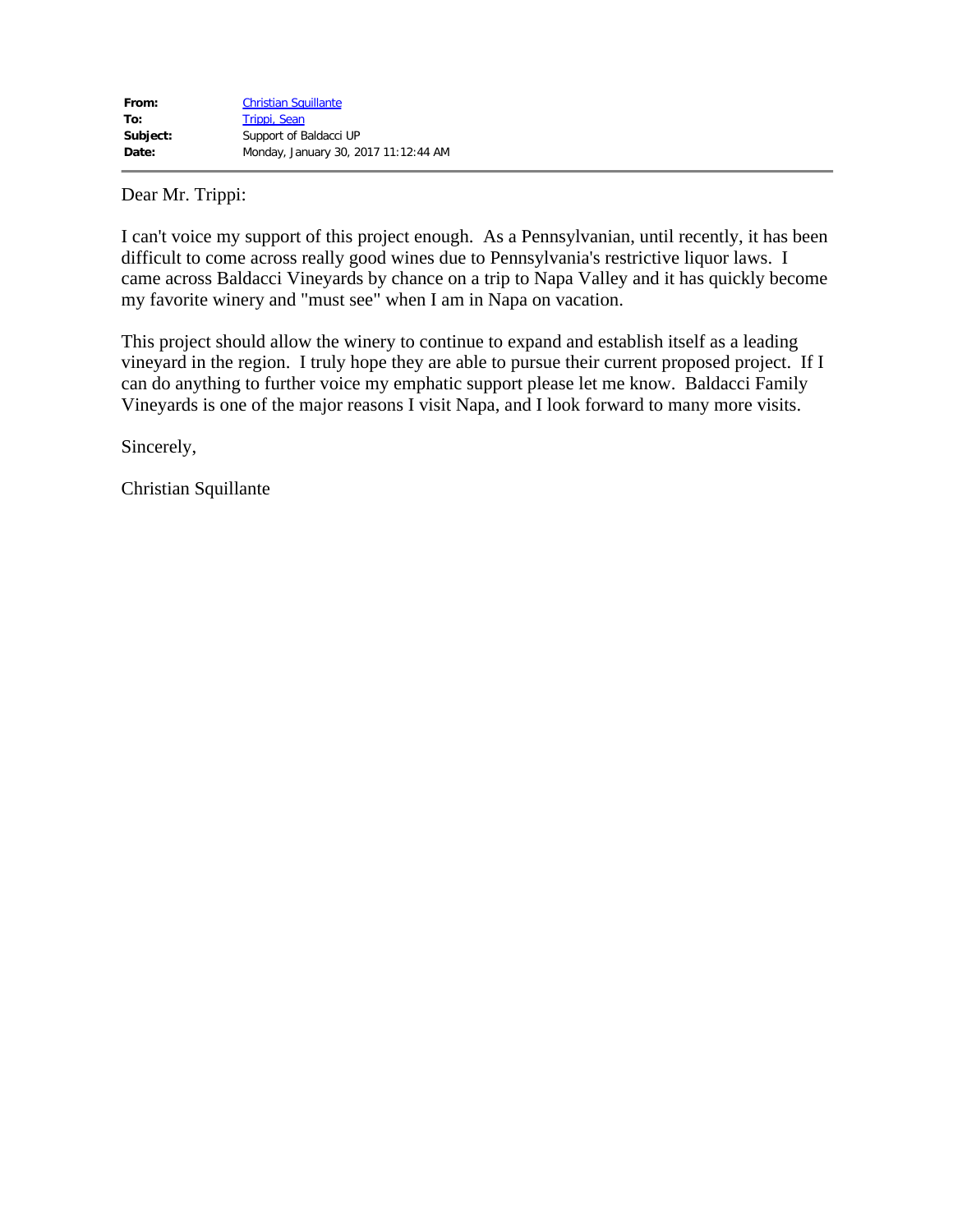Dear Mr. Trippi:

Kathy and I ask that you approve Baldacci's pending project.

We come to Napa twice a year from Las Vegas and Baldacci is one place we always stop at. For the past two years we have been able to talk with them and receive updates on how the winery is doing. However, no tasting and that is a shame.

Baldacci is a premier winery in Stags leap and their top cabs - Brenda and Rupert - are some of the best in Napa.

Allowing Baldacci to complete their project would once again make our trips to Napa, and especially Stags Leap, whole.

Thank you for your consideration of their project.

Peter and Kathy Steinbrenner Las Vegas, Nevada

Sent from my iPhone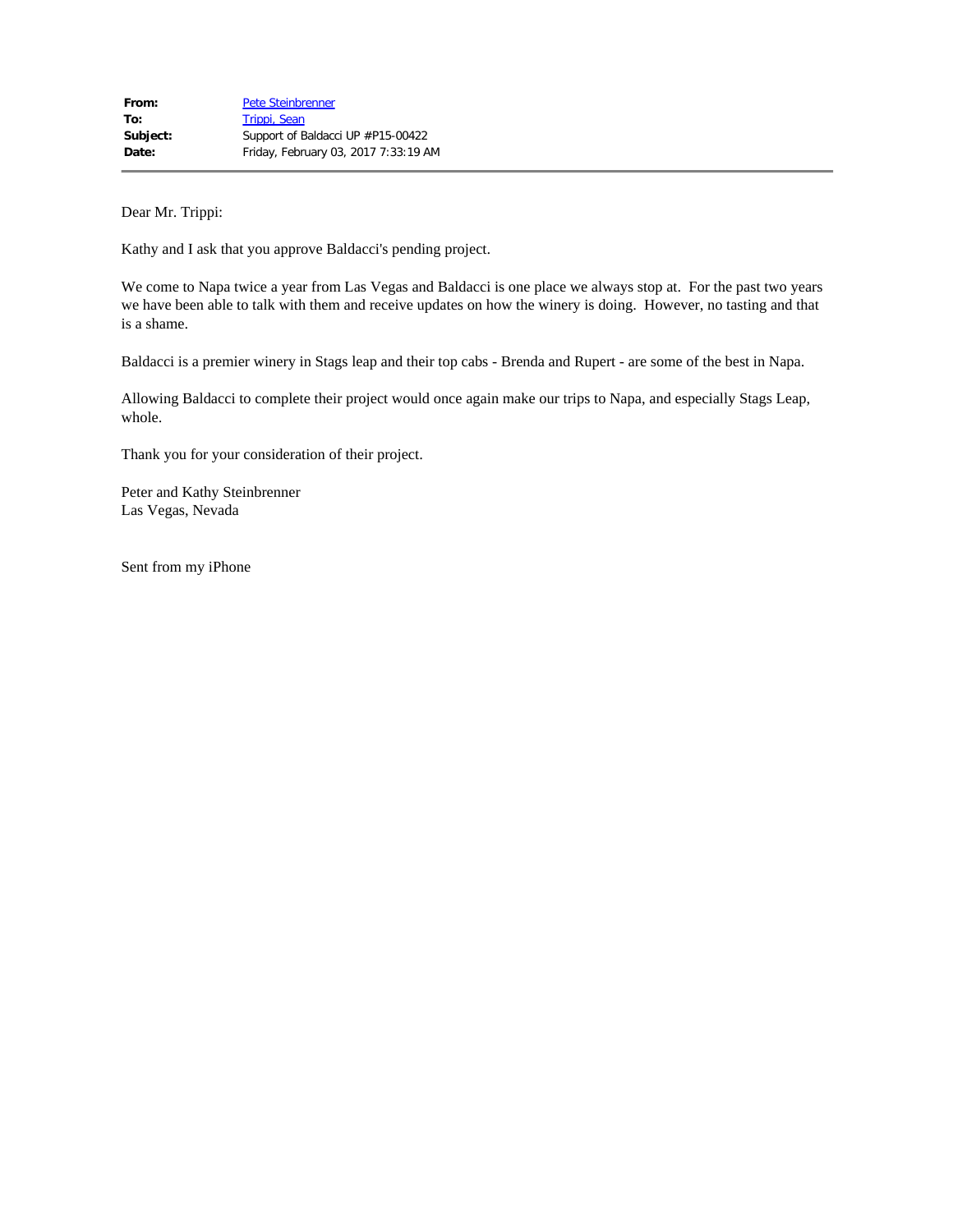Dear Mr. Trippi,

I am emailing you on behalf of Baldacci Family Vineyards. I am in full support of their Use Modification Permit. I visit Baldacci Family Vineyards several times per year. The following aspects of the permit are important to visitors and the environment.

- Create a safe entry to the winery with a left-hand turn lane on the Silverado Trail
- Relocate the current production area to a newly built, below ground cave. This will improve the view from the Silverado Trail.
- Utilize all of the below ground efficiencies of heating and cooling
- Allow them to install solar and a full water capture and recycling unit
- Rebuild the Visitor Center by adding three private rooms and rebuild the outdoor patio seating with a view over the vineyard
- Bring the existing and new cave up to code to allow for tours
- Create new office space for the staff

I feel these improvements and modifications benefit all key stakeholders (Baldacci Family Vineyards, visitors and regional residents). It is important to support small businesses, especially when there is so much competition in the area with larger, corporate-owned wineries.

Kindly,

Kate Weeger